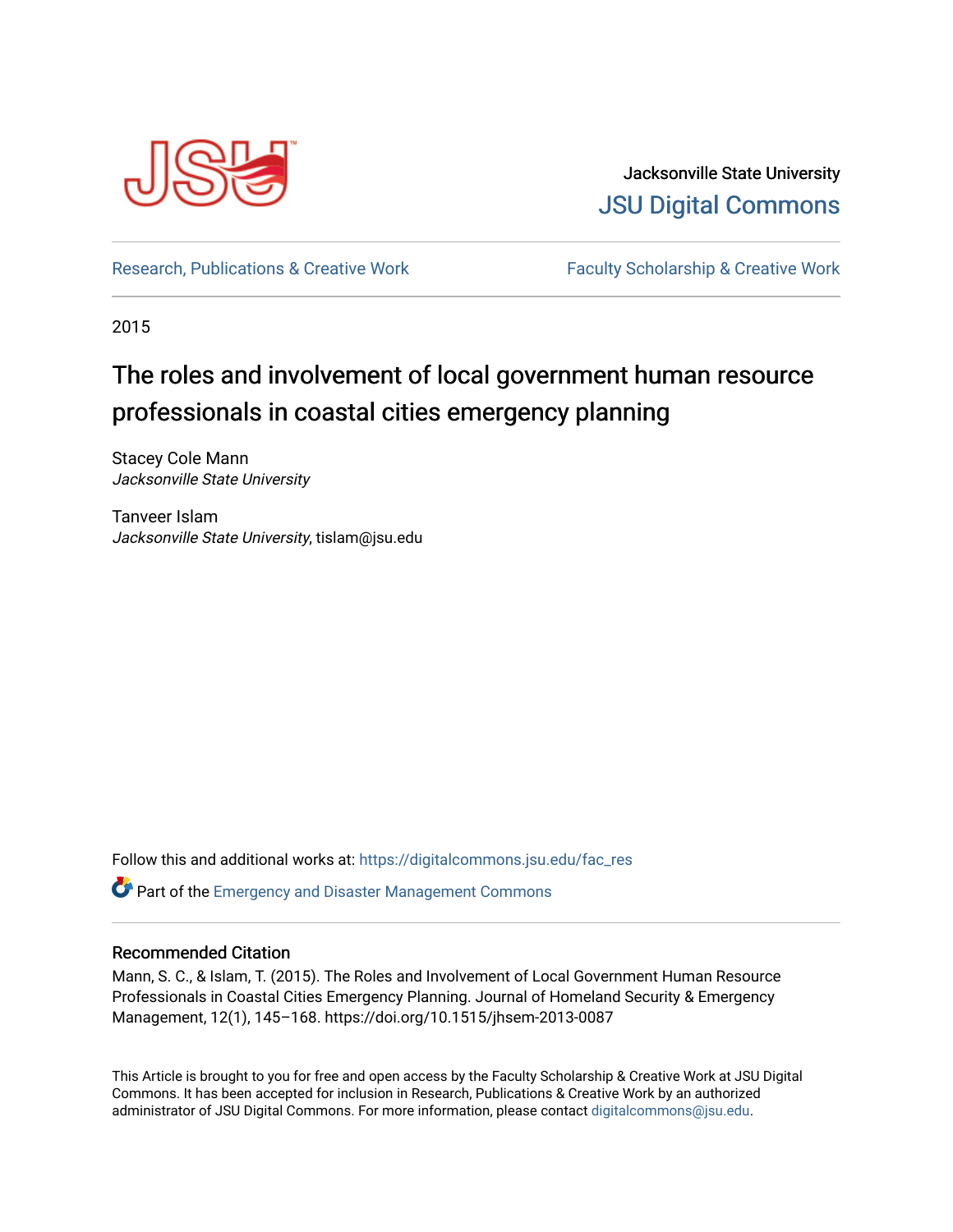# Stacey Cole Mann\* and Tanveer Islam **The Roles and Involvement of Local Government Human Resource Professionals in Coastal Cities Emergency Planning**

**Abstract:** Across the US, coastal cities are threatened by many different manmade and natural hazards. From oil spill to hurricanes, tsunamis or coastal flooding, these cities should be prepared for emergency situations and should have well-organized emergency plans for their citizens. As a department that has contact with local government employees, human resource (HR) professionals understand the concepts that are important in times of crisis, including benefits management, training and development, and compensation. From mitigation to recovery, employees are vital to planning and responding to an emergency, and in a time when local government is focused on serving its citizens, local government human resource professionals serve those protecting those citizens – local government employees. The objective of this paper is to assess the roles and involvement of local government human resource professionals in emergency planning in coastal cities nationwide. Using responses collected from HR professionals in coastal cities with populations of  $50,000 - 249,999$ , this paper investigates common HR issues included in emergency plans. Based on the analysis of their responses, gaps are identified and recommendations are made of ways in which human resources can contribute more effectively towards emergency planning for coastal cities.

**Keywords:** emergency management; emergency planning; emergency preparedness; human resource management; intergovernmental relations; local government.

DOI 10.1515/jhsem-2013-0087

**\*Corresponding author: Stacey Cole Mann,** Emergency Management, Jacksonville State University, 700 Pelham Road North, Jacksonville, AL 36265-1602, USA, Tel.: +256-782-5925, e-mail: scmann@jsu.edu

**Tanveer Islam:** Emergency Management, Jacksonville State University, Jacksonville, AL, USA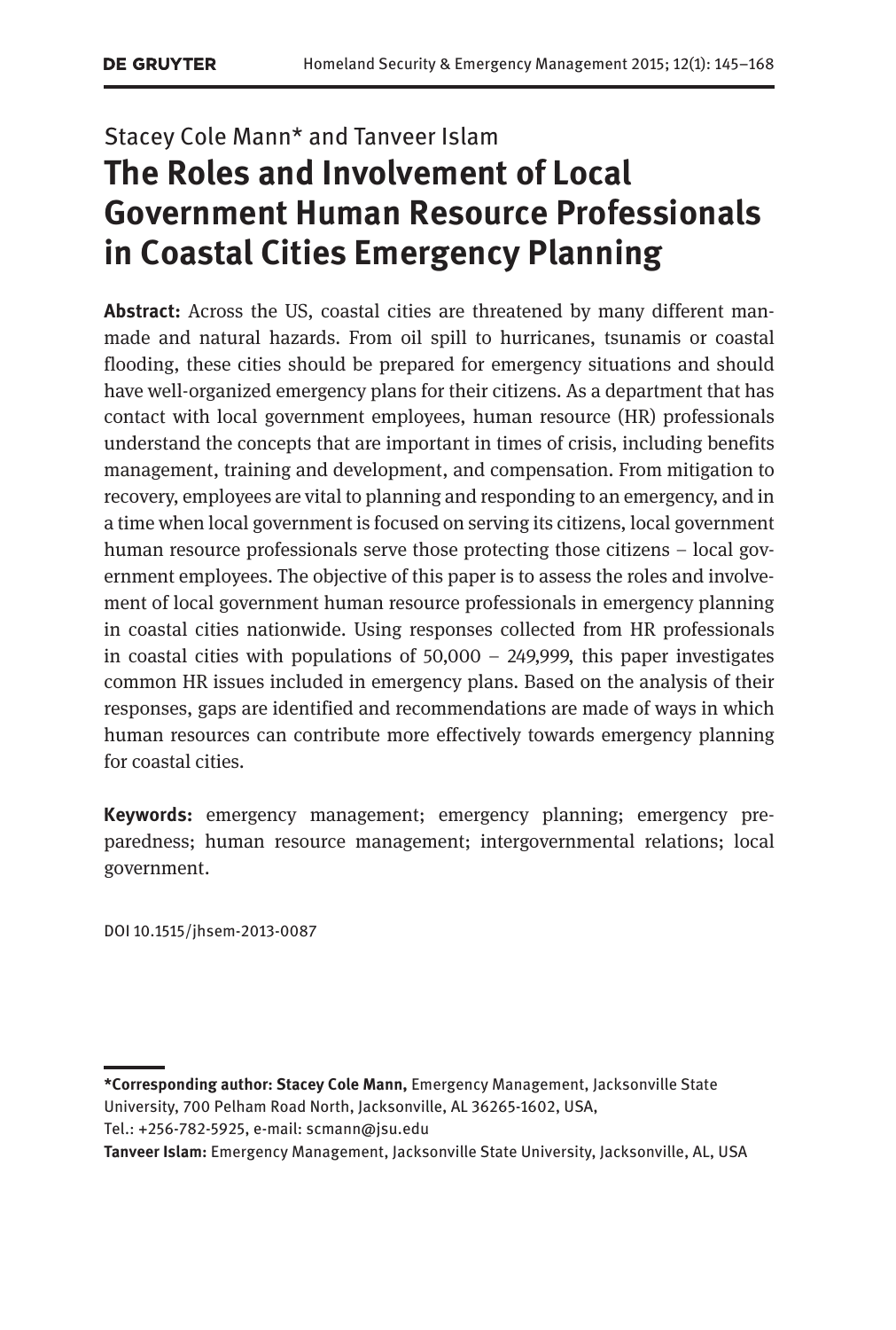# **1 Introduction**

In the last 10–15 years, coastal areas of the US have undergone dramatic population increases. The migration to coastal areas has greatly affected other areas of the US, such as the Great Plains, which is categorized as the fifth largest land area, but has only 4% of the American population (Lind 2003). In fact, in its State of the Coast report, NOAA (2011) reported that "52% of the nation's total population lived in coastal watershed counties in 2010" and from 1970 to 2010, the population of these counties increased by 45% (NOAA 2011, Communities), and are expecting an increase of 14.9 million residents by 2020 (NOAA 2011).

Like other parts of the US, coastal communities face a variety of hazards. However, because of the exponential growth in population, the numbers and types of risks in these areas also are increasing, which may result in disaster if significant planning has not occurred. Local governments face several significant problems with emergency planning including lack of resources such as money and staff, complacency among citizens about preparedness, and politicians who focus on short-term projects that reflect well when re-election is pending (Mann 2011). Thus, local governments, especially those that face increased vulnerabilities such as those in coastal areas, must include as many departmental employees in emergency planning as possible. Some departments, such as transportation, public works, and human services, are required to participate in local government emergency planning because they are categorized by the federal government as emergency support functions, or functions that are pertinent to disaster response (FEMA 2013).

However, one department that would provide added insight to the planning process, but is often overlooked is human resources. Human resource professionals are responsible for addressing the issues that affect the most important assets in local government, the employees. In times of disaster, like citizens, employees' lives also are affected. By including HR professionals in emergency planning, local governments can identify procedures and policies that are pertinent to employee management in times of crisis. If employees understand the policies and procedures as well as their specific roles and responsibilities in disaster response and recovery, the stress that often accompanies a disaster may be lessened, especially for those facing the crisis both in the workplace and at home. In the aftermath of Hurricane Katrina, Goodman and Mann (2008) found that most employees along the Mississippi Gulf Coast were unclear about their post-disaster responsibilities at work, which may have heightened the stress in their personal lives.

The purpose of this paper is to investigate the role of human resource professionals in local government emergency planning in coastal cities. Because of the population migration toward these areas, local governments must ensure that all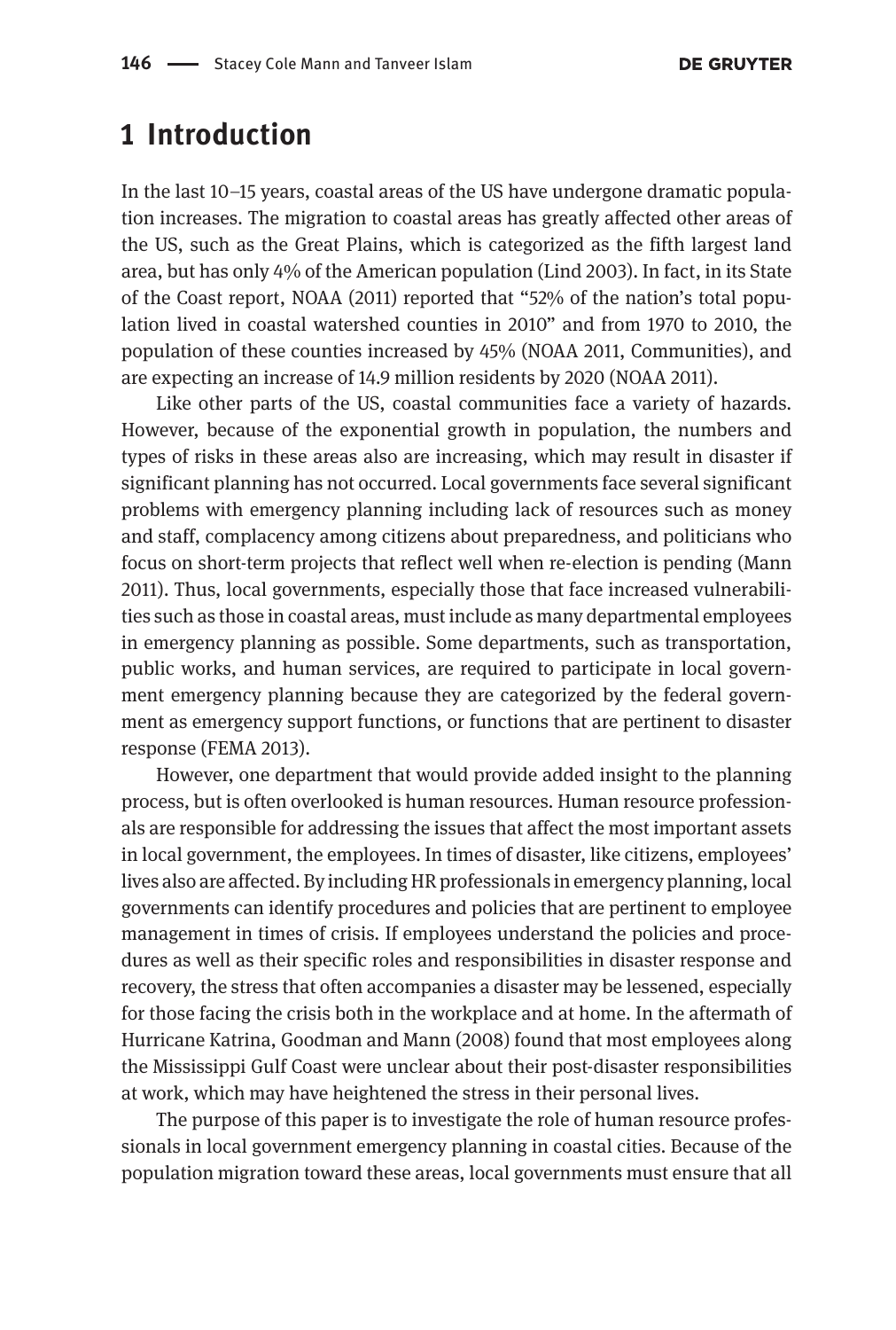of their resources are used effectively during times of crisis. The authors will first provide a discussion of coastal cities and the types of vulnerabilities these regions face, which will be followed by a general discussion of emergency planning in state and local governments. The discussion will then focus on HR professionals as emergency planning partners. The results of a survey of local government human resource professionals conducted by Mann (2011) will be used to analyze the involvement of HR professionals in coastal and non-coastal cities, and finally, suggestions of HR practices that should be included in emergency plans will be identified.

# **2 Coastal Cities and Vulnerabilities**

Coastal living, for the most part, is very appealing for many Americans. The Gulf Coast region offers sandy, white beaches and moderate temperatures in the winter. The West Coast offers majestic scenery and the stunning, blue Pacific. The East Coast offers the appeal of major fisheries and nice, warm summers. However, although coastal living has many benefits, residents face numerous risks and vulnerabilities, whose effects can be unforgiving and cruel.

Clark et al. (1998) define vulnerability as "people's differential incapacity to deal with hazards, based on the position of groups and individuals within both the physical and social worlds" (p. 59). In a 1998 study, the authors examined several factors as determinants of vulnerability, which included "age, disabilities, family structure and social networks, housing and the built environment, income and material resources, lifelines (including transportation, communication, utilities, and other services), occupation, and race and ethnicity" (Clark et al. 1998: p. 67). McEntire (2001) also identified similar areas of vulnerabilities, which include physical, social, cultural, political, economic, and technological factors.

For coastal communities, these vulnerabilities are especially relevant, and although each category is individually defined, they do not operate individually. For instance, Clark et al. (1998) found that certain areas of Revere, Massachusetts are more vulnerable than others when physical and social vulnerabilities, such as race, age, education, and others, are combined. Frazier et al. (2010) found that in Sarasota, Florida, "the addition of a sea-level-rise scenario to hurricane stormsurge hazard zones often results in a doubling of population and asset exposure" (p. 495). This is important to note, especially in terms of the built environment because the "nature and age of the housing stock" (Cutter and Emrich 2006: p. 104) could increase risk. In Florida, homes in the coastal regions are especially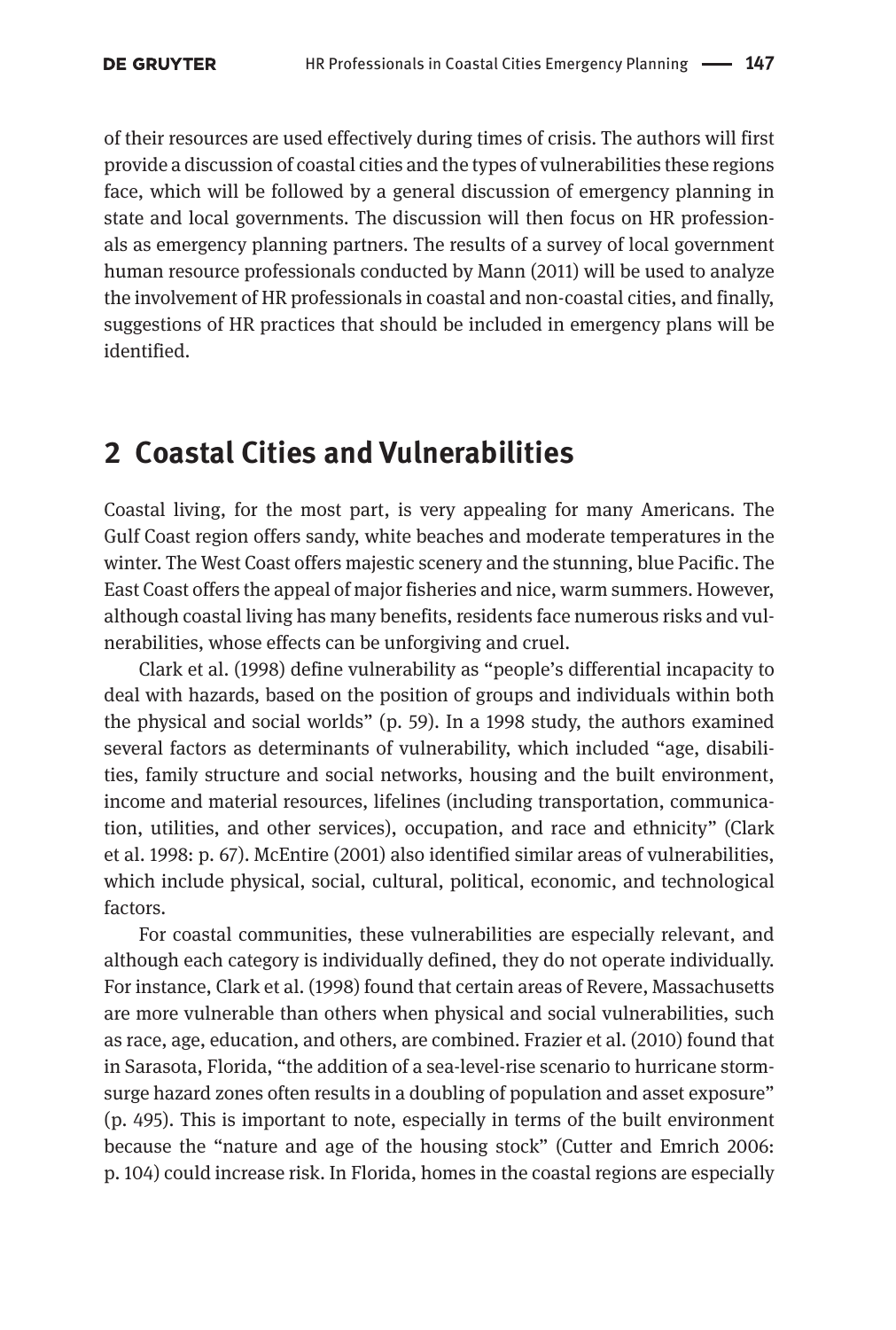vulnerable as "78% of the houses, excluding mobile homes, were built before 1944 and 88% do not meet current building codes" (Repetto 2012: p. 2).

In Louisiana, New Orleans' Lower Ninth Ward was one of the last areas of development, which was "due to the swampy, flood prone nature of the area" (Dessauer and Armstrong 2006: p. 4). This area also faced increased risk and vulnerability to flooding when it was divided by the construction of the industrial canal in 1923. Finally, although this district had the largest number of homeowners in Orleans Parish prior to Katrina, the houses were "in poor physical condition" (Dessauer and Armstrong 2006: p. 4) because the level of poverty made home maintenance difficult. These physical vulnerabilities as well as social and economic vulnerabilities became especially apparent during the storm. Although Norris-Raynbird (2005) argued that in recovery, the social elements affected by disaster may "be more responsible for how a community recovers than physical and technological elements" (p. 38–39), it may be that it is the socio-economic characteristics that have the largest impact on individuals. In planning for crises, all local governments must focus their planning efforts not only on the hazards that affect their jurisdictions, but also the residents.

Because many coastal cities often rely on tourism dollars, economic vulnerabilities are far-reaching in times of crisis. Not only do cities and states rely on the income brought in by visitors, but also do individuals who work in the tourism industry. In 2011, both domestic and international tourists spent over \$807 billion in the US, with \$102.3 billion spent in California (Dean Runyan Associates 2012) and \$67.2 billion in Florida. The total sales tax revenue from tourism in Florida reached \$4.0 billion in 2011 (VISIT FLORIDA Research 2011), and according to the not-for-profit tourism promotion company established by the Florida Legislature in 1996, Visit Florida, every 85 visitors to the state supports one Florida job (Office of the Governor 2012). In California, total state tax dollars generated by tourism was over \$11 billion, and at the local level, approximately \$2.3 billion, which is significant revenue for some local governments. Although Florida's tax revenue was significantly lower, it seems that the total number of persons directly employed by the tourism industry, 1,013,100 000 (VISIT FLORIDA Research 2011), is higher than in California, which is estimated at 893,000 (Dean Runyan Associates 2011). Following the 2004 hurricanes, Visit Florida estimated the potential losses to the state from decreased tourism was approximately \$160 million in tax revenues, and it was the coastal areas, which makes up 80% of the personal income of residents in Florida and 79% of the earnings for the state payroll, that helped Florida survive after the economy took a downturn following 2001 terrorist attacks (Cantanese Center 2005). Thus, in states like Florida and California who depend on tourism, when disaster strikes, revenues are often impacted, meaning that state and local governments must find creative, efficient, and effective methods for response and recovery.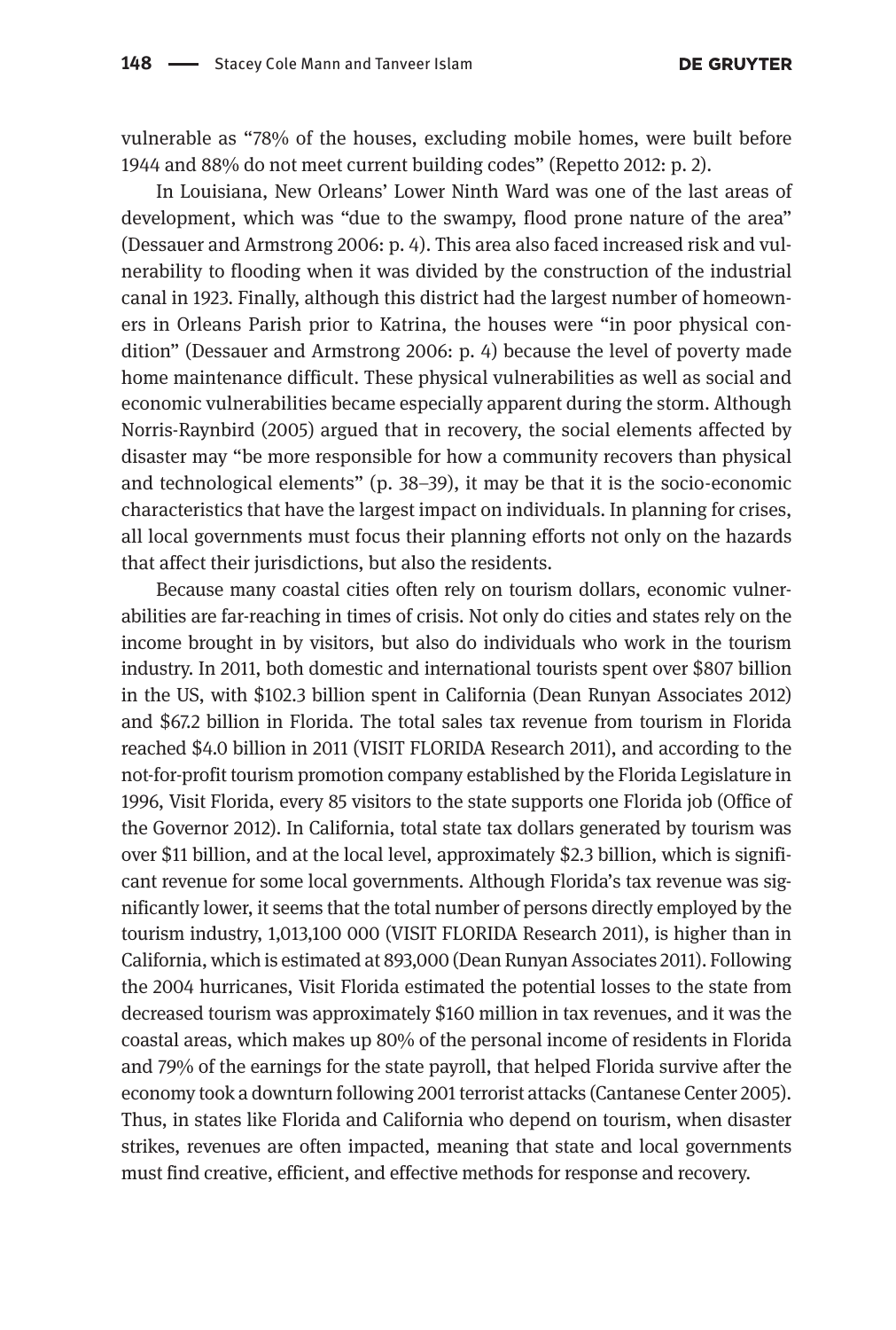While this discussion highlights only a few of the vulnerabilities faced by coastal communities, clearly these areas of the nation have some considerations in planning. Because local governments often do not have, or believe to have, the resources needed for addressing hazards in their communities, many states require action through legislation. According to Burby (2005), for many years, researchers concluded that although some state governments mandate local governments "to prepare plans and attend to hazards in plans, many local governments fail to plan, fail to update plans so that they are current, and fail to give hazards adequate attention" (p. 68). The next section will offer a brief discussion of some emergency planning mandates found throughout the nation.

### **2.1 State and Local Government Emergency Planning**

Many states implement planning mandates to address hazards. As early as the 1970s, California, North Carolina, Oregon, Florida, Maine, Maryland, and South Carolina began including preparedness elements for earthquakes (Burby 2005). Several states with coastal communities have "stringent state oversight" regarding their comprehensive plans and identification of natural hazards, some of which include Oregon, Florida, North Carolina, and California. States with weaker mandates included Arizona, Colorado, Idaho, Maine, South Carolina, and Maryland (Burby 2005: p. 69). In addition, several states with coastal cities also provide some level of financial or planning assistance.

As one of the nation's leaders in emergency planning, Florida imposes hefty fines and sanctions for local governments that do not implement planning mandates (Deyle and Smith 1998). The 1985 Local Government Comprehensive Planning Act requires that local governments in Florida address several important areas in their plans, including intergovernmental coordination, conservation of natural resources, and housing, among others. The Florida Department of Community Affairs (DCA) was given the task of overseeing the process and assisting local governments with compliance. Although local governments did not fully comply with every mandate, many met the DCA's priorities, which led to negotiation of compliance by allowing some "communities to exclude certain issues from their plans where those issues were considered to be less crucial" (Deyle and Smith 1998, conclusion section, ¶ 6).

Some states also have specific guidelines for coastal counties. For example, in North Carolina, 20 coastal counties must create and approve a 10-year local land use plan (Schwab 2011). In Alabama, local governments who potentially face hurricanes are required to create a hurricane evacuation plan. In Virginia, local governments are required to appoint a local hazardous materials coordinator,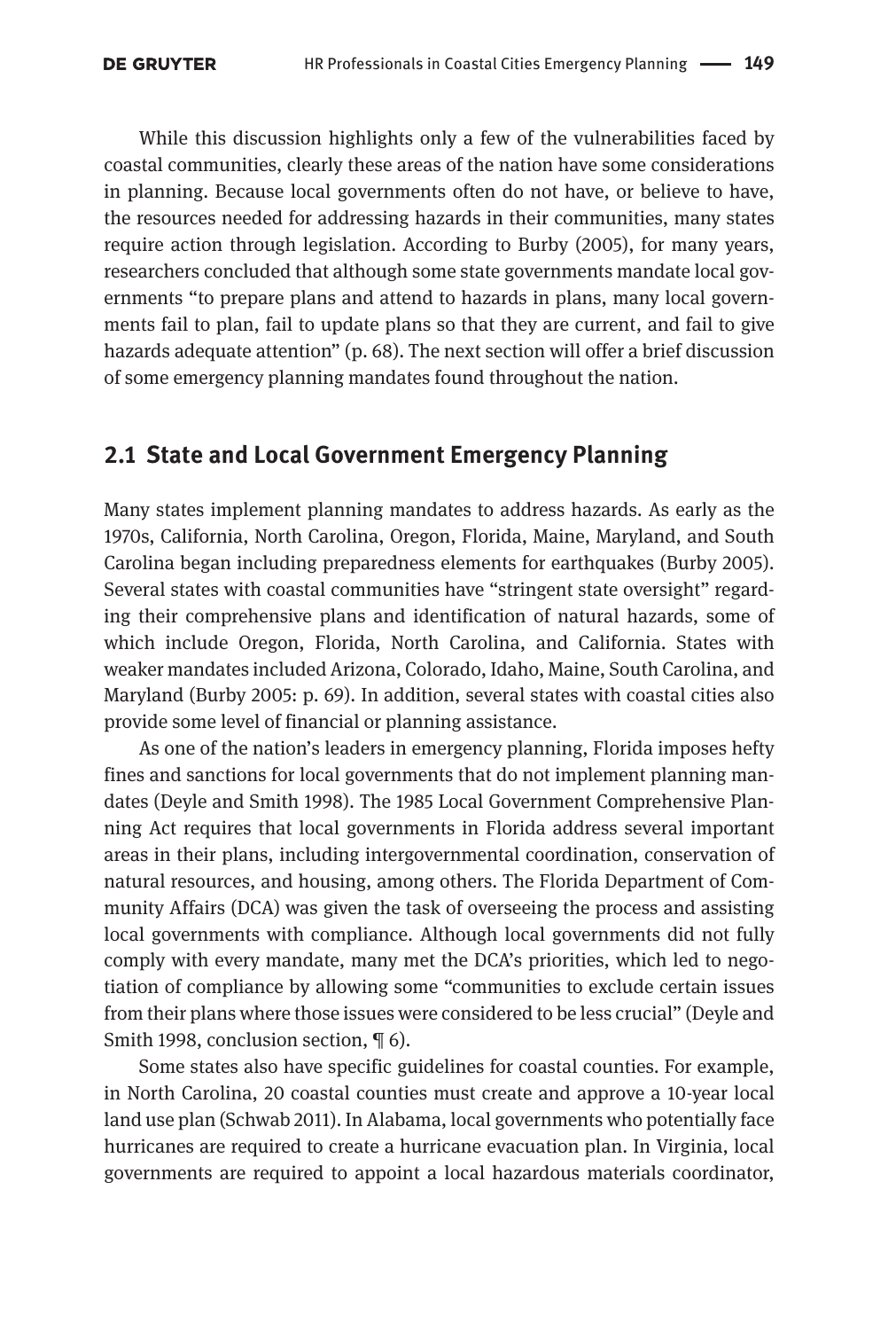and for those local governments with populations of 50,000 or greater, an alert plan for information dissemination must be implemented (Code of Virginia, §44- 146.38; Code of Virginia, §44-146.19).

In Oregon, natural hazards must be included in the land use portion of the local emergency plan (Schwab 2011), and in Oregon, local governments must follow specific guidelines to preserve ecosystems and ensure they are not altered (Goal 17 1999). Finally, many of Oregon's coastal counties lie in seismic regions, and in 2001, the state passed Senate Bill 13, requiring both state and local agencies in these zones and have 250 or more employees to "develop seismic preparation procedures and inform their employees about the procedures" (Douglas County 2009: p. 12). The agencies also must conduct drills that follow state guidelines, for evacuation and protection in place (Douglas County 2009).

Because of the constant risk of earthquakes, California has required or encouraged local governments to take protective measures. Following the 1971 San Fernando Earthquake, the state passed the Alquist-Priolo Earthquake Faulting Zone Act to limit development in areas that may face extensive surface fault ruptures, which results "when movement on a fault deep below the earth breaks through to the surface" (California Geological Survey 2012, "What is surface rupture?"). In 1990, the Seismic Hazards Mapping Act was passed to address other possible earthquake effects such as landslides and liquefaction (California Geological Survey 2012). Although local governments must enforce established development policies, they can choose to be more restrictive (Department of Conservation 2012). The city of Los Angeles, for example, instituted a grading system that has reduced landslide damage by 90% (OAS 1991).

Other local governments also create their own mandates. For example, in 2004, the New York City Council adopted Local Law 26, which increased preparedness efforts by requiring sprinkler systems in all buildings by 2019, photoluminescent markings on all exits by July 2006, and a battery or generator for all exit signs. In addition, all new buildings are required to include impact-resistant enclosures for stairs and elevators, an evacuation emergency action plan, and additional specifics for smoke barriers and outdoor air intakes (NYC LL26 2006; Weissman 2010).

The local government of Pensacola Beach, Florida, a small barrier island off the coast of the Florida Panhandle, adopted a building code that forced homes in A-Zones, which are not considered beachside, to be built at V-Zone standards, which are homes that often are pummeled by waves during a flood. This more stringent code proved successful after the 1995 hurricane, Opal, flooded the island, and V-Zone structures remained standing. Residents, also, benefitted from this building code when the National Flood Insurance Program decreased premiums (DeKorne 2004).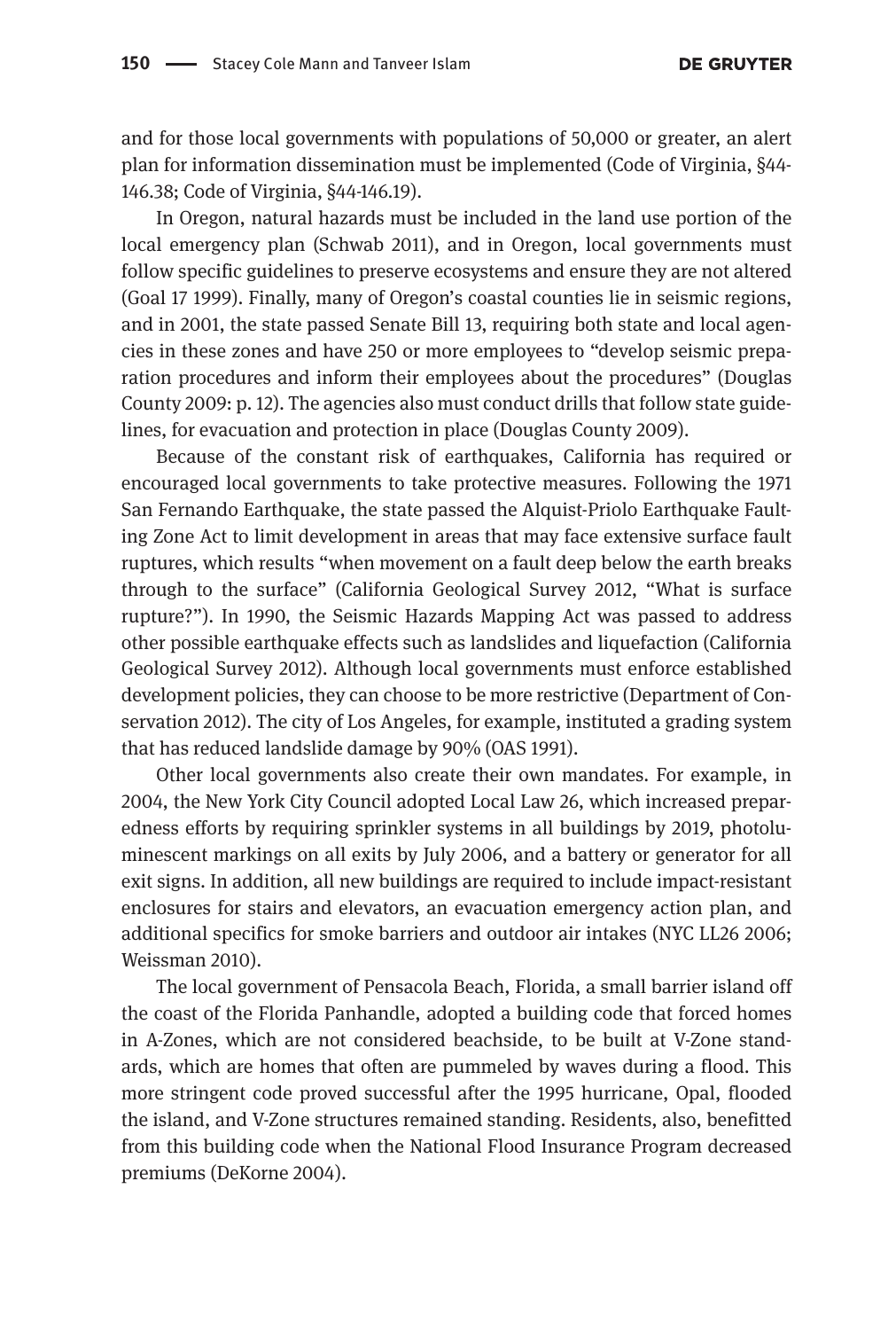However, actions taken by states and local governments are not all required. For example, Hurricane Katrina provided valuable lessons to the local and state governments in Louisiana, and as a result, many policies regarding planning were enacted. Because flooding is a major issue in New Orleans, the city wanted to ensure that everyone could evacuate. As Hurricane Gustav approached Louisiana in 2008, several new policies were exercised including transporting residents to shelters, releasing evacuation information earlier, and announcing registration for special-needs patients (Parish getting ready 2008).

While the risks of coastal cities may vary, the goal of planning remains the same. As the population increases, more resources to address the risks will be needed. At the local government level, resources may sometimes be limited (Perry and Mankin 2005; Caruson and MacManus 2011; Mann 2011). Therefore, identifying all departments and their employees that can play a significant role in planning is a necessity.

### **2.2 HR Professionals as Emergency Planning Partners**

As disasters become more frequent and more extensive, the development in hazard-prone areas and disintegrating environmental barriers result in an increase in recovery spending. Thus, local governments should identify all accessible resources prior to a disaster. Human resource management departments play an instrumental role in the daily functions of local government, and therefore, also have significant roles in times of disaster. The functions that HR departments are responsible for during normal operations also are important in times of crisis, if not more so. According to Fegley and Victor (2005):

*Identifying employee perceptions of disaster preparedness helps HR professionals better comprehend employee awareness and knowledge of their organizations' plans. This information is helpful to HR professionals in forming, revising and communicating their organizations' disaster preparedness plans. (v)*

The authors concluded that the 9/11 terrorist attacks and the effects of Hurricane Katrina revealed that HR departments play an important role in disaster preparedness, and that "whatever the extent of HR involvement in this process, there is a need to continuously modify, evaluate and communicate disaster preparedness plans" (Fegley and Victor 2005: p. 21).

The Society for Human Resource Management (SHRM) has investigated disaster preparedness in various organizations nationwide. In 2005, approximately 314 HR professionals completed the survey, generating a 16% response rate, with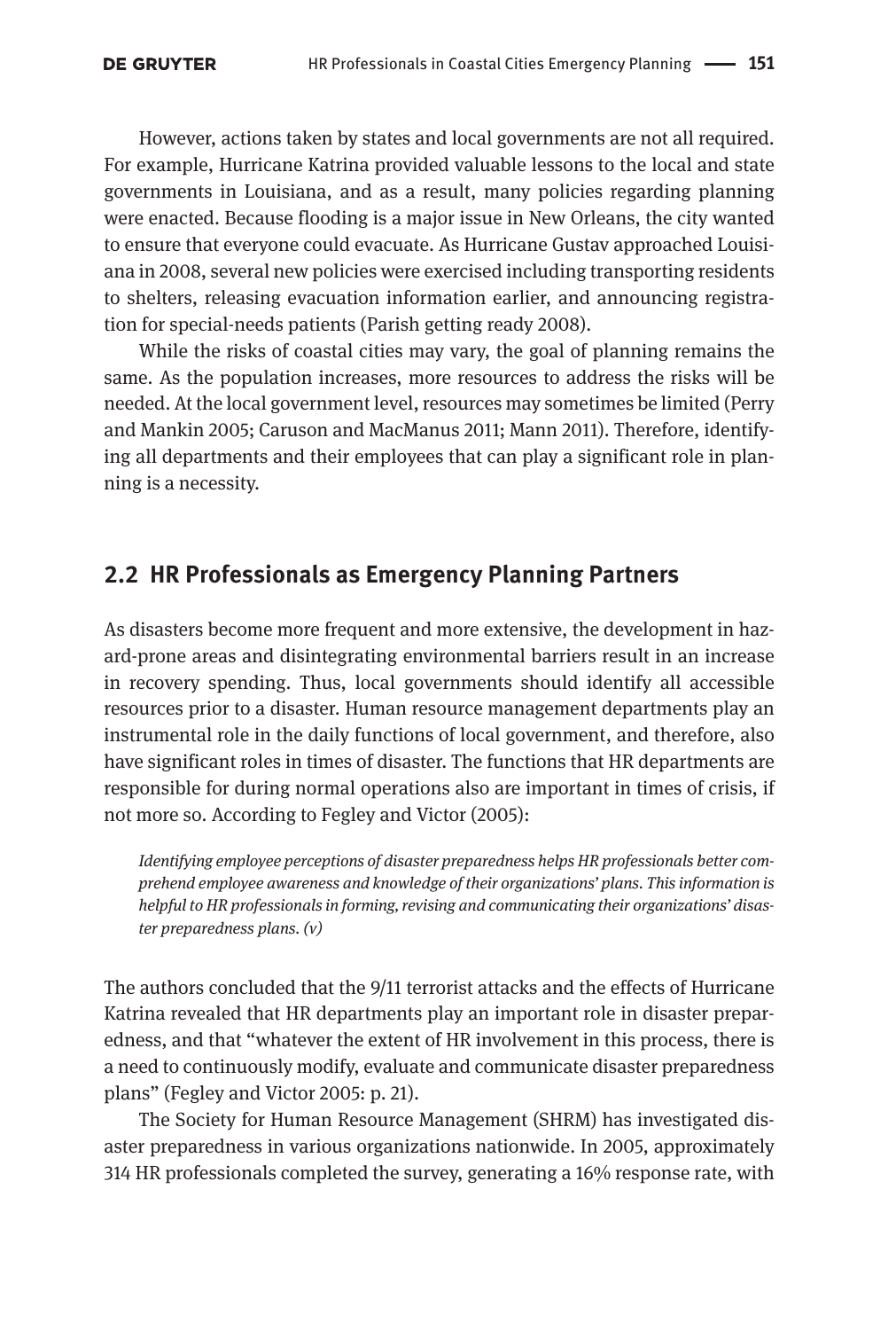80% of respondents employed in the private sector and 20% in the public sector. Over 75% of respondents participated in some aspect of their organization's emergency planning, and the two functions that were most common included "communicating plans and procedures to employees and communicating information about available assistance programs:" (Fegley and Victor 2005: p. 4). The report also revealed that over 30% had equal input in the planning process, 29% advised the departments responsible for emergency planning, 18% were "primarily responsible for forming all disaster preparedness plans and procedures"; and finally, 22% did not participate in preparedness planning (7–8). Other important findings included that many have plans for shelter-in-place, communication, employee assistance, and response training for employees. In 2011, 10 years after the 9/11 terrorist attacks, SHRM conducted a similar study and found that 76% of respondents reported that their organizations had a formal disaster preparedness plan, an increase from the 2001 findings.

In a nationwide survey of local government HR professionals in mid-size cities, Mann (2011) found that approximately 65% regularly participate in emergency planning meetings, but only about 25% reported being very involved with emergency planning. Although most respondents reported some participation in emergency planning with their local government, the study also reported that the number of HR functions addressed in emergency plans was correlated with the number of years the individual had worked in HR. In other words, the number of HR-related issues addressed in emergency plans such as compensation and hiring practices were greater in those cities where respondents had worked in HR for more than 10 years. Along with the knowledge of HR practices, these respondents also bring other valuable characteristics to emergency planning, including the ability to handle conflict, experience with adapting to changing environments, and skills that lead to quick decision-making (Mann 2011). Also, HR professionals have contact with employees and are knowledgeable about the human capital available to the organization, giving them a unique ability to assist with the identification of important resources that could be valuable in times of crisis.

At the federal level, FEMA's Comprehensive Preparedness Guidelines (CPG) (2009) serves as a guide for state and local governments in creating and updating their emergency preparedness plans. While the guidelines address many areas of planning, some aspects of personnel planning are included. For example, the CPG suggests identifying "preparedness gaps in available personnel, equipment, and training" as well as providing "training to their personnel that is relevant to all-hazards training" (p. 26). Specifically, FEMA (2009) states: "Training helps emergency personnel become familiar with their responsibilities and acquire the skills necessary to perform assigned tasks" (p. 90). Training should also be included that allows personnel the ability to understand how to organize and use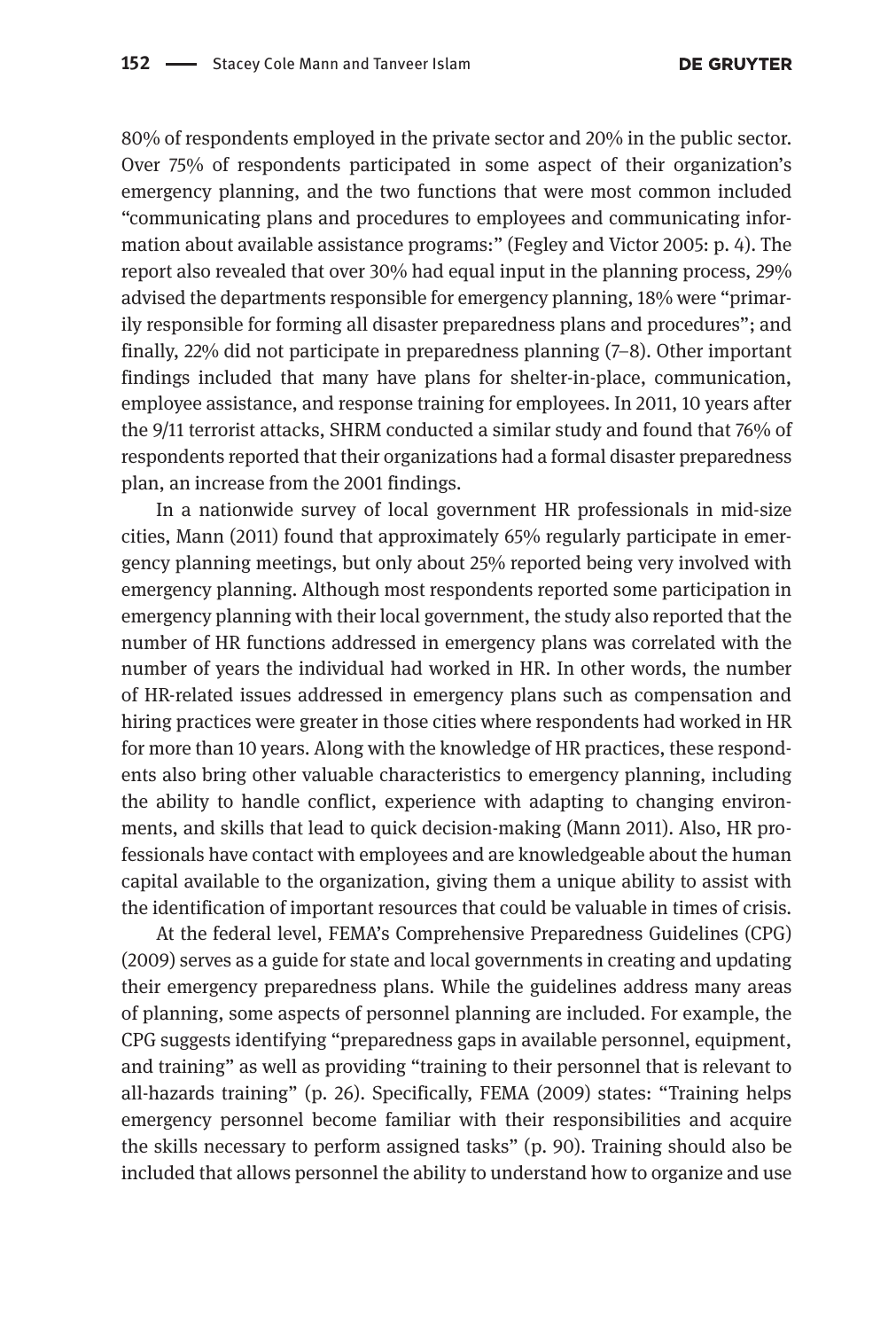volunteers. However, the creation of plan is only the initial phase of preparedness; the effect of specific hazards on "existing resources, equipment, training, and personnel" must also be examined (p. 28).

In addition to guidelines offered by the federal government, some states have also identified important human resources issues that are important in times of disaster. As the nation's most disaster-affected state, the Texas government has identified some aspects of human resource management that are crucial during disasters. The Texas State Emergency Management Statutes document includes the Texas Labor Code, which addresses issues such as compensation and medical benefits. In addition, the Texas Emergency Management Executive Guide specifically states that temporary personnel may be hired to assist with carrying out the functions that are required to "providing financial aid to individuals or families qualified for disaster relief" (Texas Emergency Management Executive Guide 2013: p. 37).

In California, the 2009 California Emergency Services Act addresses several human resource issues, such as training, compensation, and benefits, in both the preparedness and response phases. For example, in the preparedness phase, the act states that personnel, either from the private sector or from voluntary organizations, should be identified for use in the case of a marine oil spill, and for hazardous materials spills, management personnel should undergo training and education to better respond if an incident occurs. In response to a crisis, the act states that the governor can "commandeer or utilize" any personnel necessary to fulfill the duties needed in a state of emergency. The act also addresses compensation and benefits of personnel working during response to a crisis (California Disaster Assistance Act 2006).

At the local level, many cities, counties, and regions address personnel issues in their preparedness plans. For instance, the San Francisco Bay Area Regional Emergency Coordination Plan (2008) states that in the event of a disaster and the emergency operations center is activated, three staff members must be present in the emergency operations center. In addition, the Logistics Section is responsible for staffing the operations center, both from within the affected jurisdiction and from outside, unaffected regions. In addition, Mann (2011) found that in some cities, such as Novi, Michigan; Federal Way, Washington; and Lake Havasu City, Arizona, human resource professionals assist with identifying pre- and post-disaster roles of both essential and non-essential personnel, transportation needs, and outside organizations or support services that could assist with mandatory important functions in times of disaster. In addition, cities such as Kalamazoo, Michigan and Grand Forks, Michigan include policies in their emergency plans that allow for the immediate hiring of temporary workers, address overtime and comp pay during states of emergency, and explain how employee furloughs during states of emergency will be handled (Mann 2011).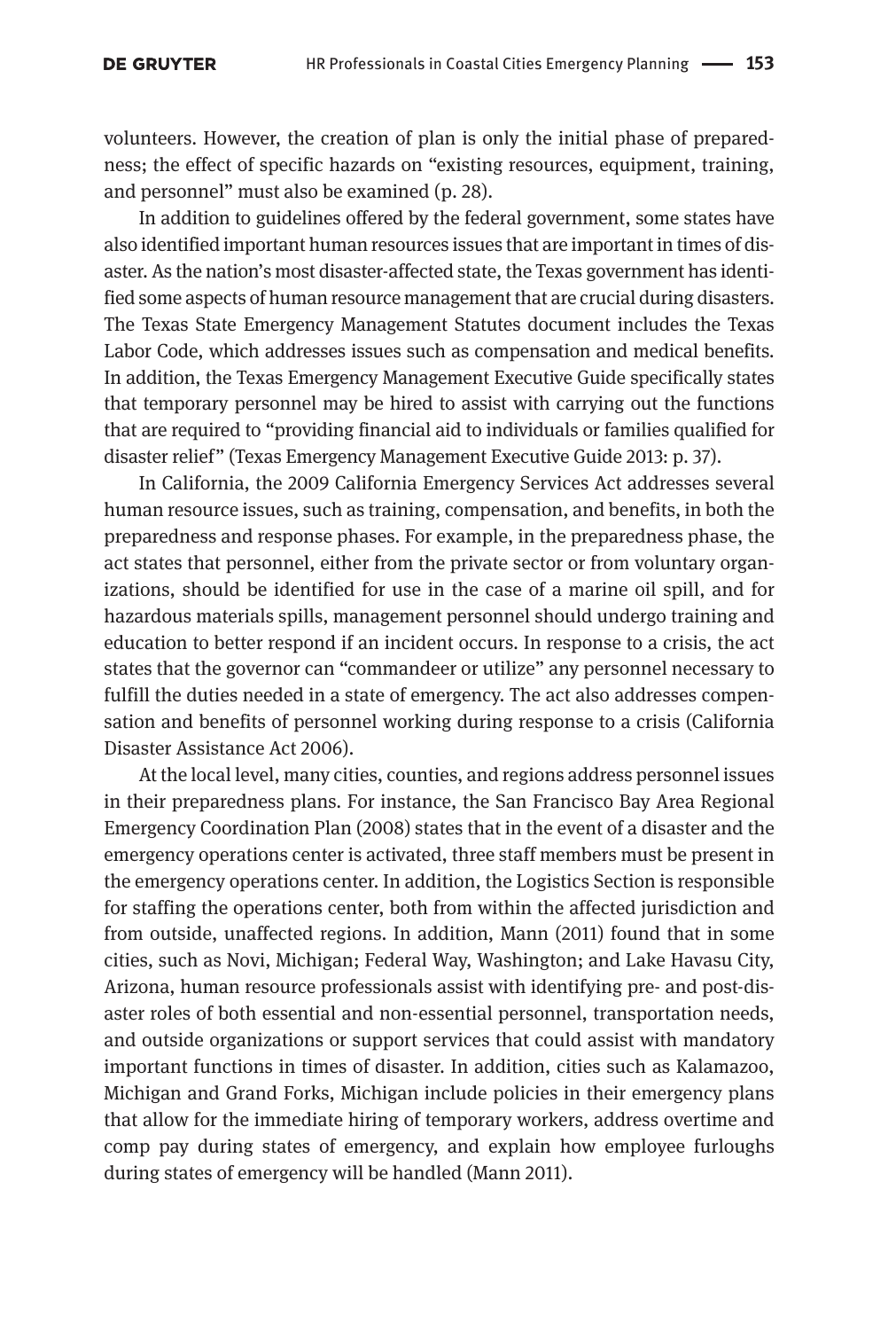Thus, because cities, counties, regions, and states could not prepare, respond, nor recover from disasters without employees, it is important to include certain personnel issues in emergency plans. And, since coastal areas are more vulnerable than non-coastal areas, this paper investigates if the human resource professionals in coastal local government emergency planning are more prepared than their non-coastal counterparts.

## **3 Methods and Results**

Local government emergency plans must address multiple elements for effective and efficient response. However, local governments often have limited staff and financial resources, especially during struggling economic times, so administrators and officials must include as many individuals from departments within their organization to address potential issues.

To investigate their involvement or lack thereof, Mann (2011), in a study funded by the John C. Stennis Institute of Government at Mississippi State University, conducted a survey of local government human resource professionals in US cities with populations of 50,000 – 249,999 in January and February 2011. The 2007 Census identified approximately 19,495 cities and towns in the US, and a total of 608 of those were cities with populations of 50,000 – 249,999. The names and contact information for the HR director, manager, or other appropriate representative was retrieved via the local government website or through direct contact either by email or phone. However, after several attempts to contact three cities, identification of the appropriate representative could not be identified, resulting in a population of 605 potential respondents.

Potential respondents were mailed a letter introducing the research project along with a hard copy of the survey. Respondents could either complete the hard copy and fax the survey to the researcher, or complete the survey electronically after receiving the link to the survey, which was included in three follow-up emails. Of the 605 potential respondents contacted, 209 completed the survey, yielding a response rate of 35%, which is comparable to other HR surveys (Hays and Kearney 2001). While the project as a whole focused on HR professionals' level of involvement in emergency planning and the types of human resource issues included in local government emergency plans, this particular study sought to compare the local government emergency plans of coastal vs. noncoastal cities.

To ensure equal distribution among the respondents, the data was examined based on the 10 FEMA regions. The response rate per region ranged from 22% to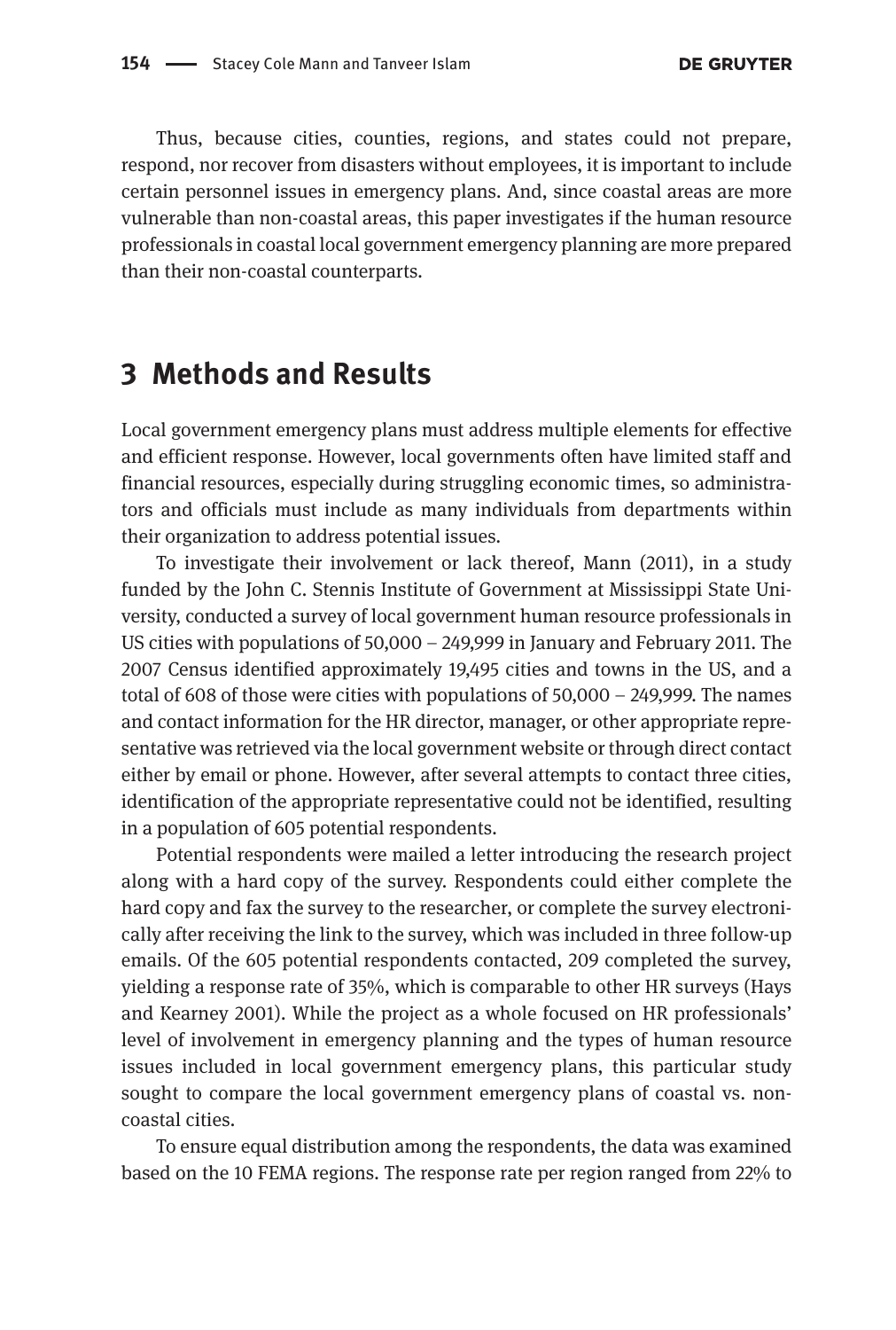48%, with the largest response rate from FEMA Region VIII, which includes six states. Region VI followed with a response rate of 47%, which included Texas, which, as mentioned previously, is the state that leads the nation as experiencing the most disasters. Overall, the response from the 10 regions was normally distributed with no extreme response rates from any region.

### **3.1 Discussion of Variables**

The authors identified and tested five hypotheses in which the independent variable was city location (coastal v. non-coastal) and the dependent variables included participation in local government planning meetings, perception of preparedness, pre- and post-disaster HR activities, inclusion of emergency preparedness information in orientation programs, and implementation of HR policies for times of disaster.

The independent variable was the location of the city, either non-coastal or coastal. For the purposes of this study, a coastal city is one that "has at least 15% of their land area in the coastal watershed" (United States Department of Commerce, n.d., paragraph 3), or a city that is located within 30 miles of a coastline. The cities within the dataset were identified by the authors and were coded as 0 for non-coastal and 1 for coastal. Sixty-three individuals from coastal cities and 146 individuals from non-coastal cities completed the survey, resulting in a response rate of 35%.

### **3.2 Hypotheses and Findings**

Specifically, the hypotheses are:

- H1: As HR professionals' years of experience increases so does the likelihood of participation in emergency planning.
- H2: Local government HR professionals in coastal cities are more likely to participate in local government emergency planning meetings than local government HR professionals in non-coastal cities.
- H3: HR professionals in coastal cities are more likely to rank their cities as more prepared than HR professionals in non-coastal cities.
- H4: Local governments in coastal cities are more likely to include pre- and post-disaster HR activities in their emergency plans than local governments in non-coastal cities.
- H5: Local governments in coastal cities are more likely to implement HR policies for times of disaster than local governments in non-coastal cities.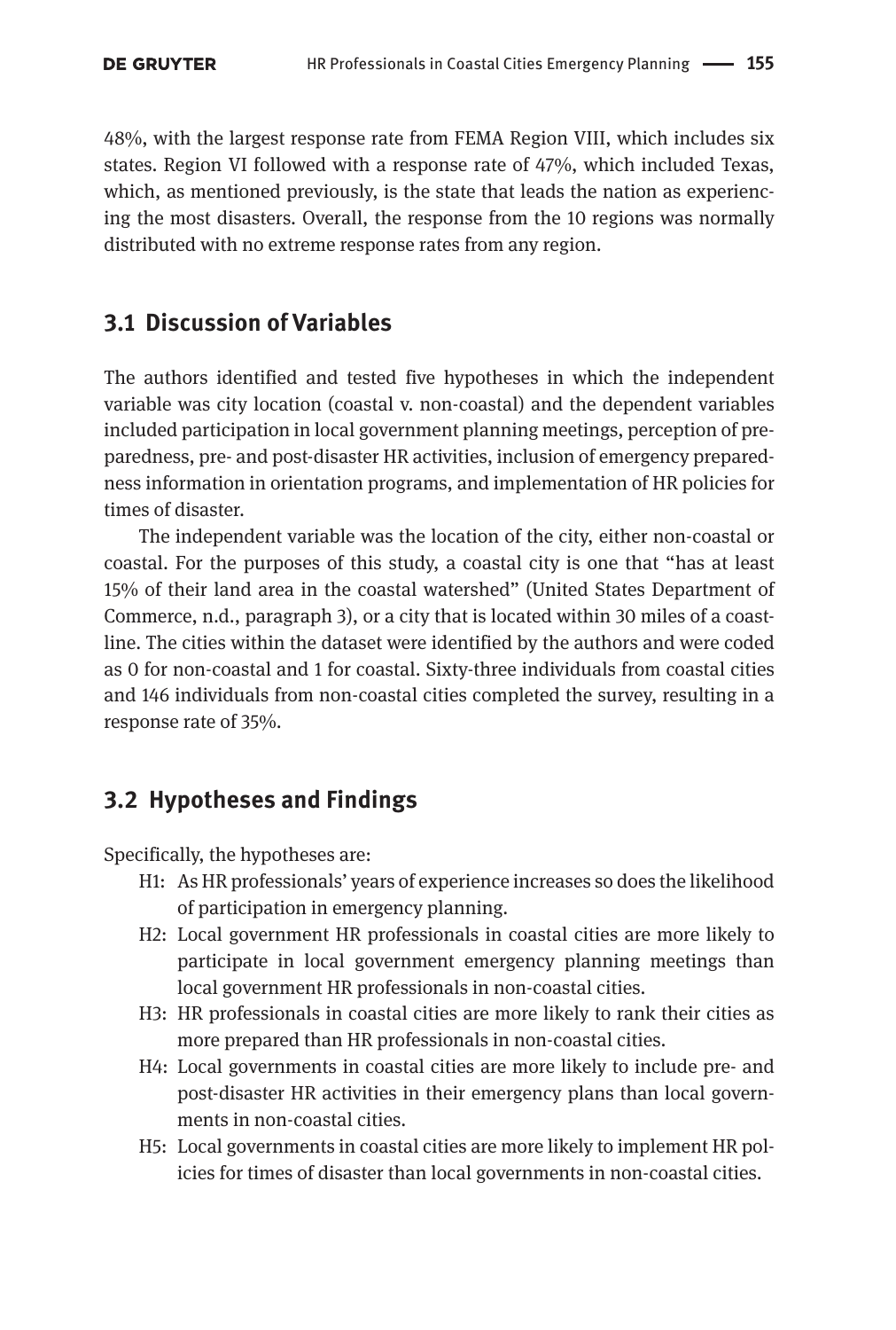#### **3.2.1 Hypothesis 1: Years of Experience and Participation in Emergency Planning**

The authors first were interested in investigating whether years of experience in the field of HR increased the likelihood of an HR professional's involvement in emergency planning. In most careers, the longer one stays in a field, the more experience and knowledge gained. With this in mind, the authors hypothesized that those who have worked in HR for many years had a greater chance of experiencing a disaster. From each disaster, lessons are learned, and as Goodman and Mann (2008) found, human resource professionals are no exception to this rule. In examining the survey data, approximately 130 respondents stated that their city had faced at least one disaster in the last 5 years and more than 45% said they had worked in the field of human resource management for more than 20 years. Mann (2011) found that the level of involvement of HR professionals in emergency planning was positively correlated to the number of HR functions in local government emergency plans Thus, the authors hypothesized that as years of experience of local government human resource professionals increase so does the likelihood that they participate in emergency planning meetings.

For this hypothesis, the survey question, "How many years have you worked in the field of human resource management?" to which respondents could answer  $\leq 1$  year, 1–3 years, 4–10 years, 11–15 years, 16–20 years, and more than 20 years. The variable was then coded into 6 variables from 0 to 5, with  $\leq$  1 year as 0 and more than 20 years as 5. The variable was labeled Years of Experience and served as the independent variable.

HR professionals were also asked, "Do you or a member of the human resources department for your city government regularly participate in emergency planning meetings?" to which they could respond do not know, no, or yes. The variable was labeled Participation, and, was coded as a 0-1 dependent variable, with 0 being do not participate and 1 being participate because the analysis focuses only on positive or negative answers. However, One-Way ANOVA did not indicate a positive relationship between the years of experience of HR professionals and their participation in emergency planning meetings  $(F=2.395, df=5/206, p<0.05)$  (Table 1). Although the relationship is significant at the 0.05 level, years of experience does not impact participation in emergency planning meetings. Thus, the hypothesis that as HR professionals' years of experience increases so does the likelihood of participation in emergency planning is rejected.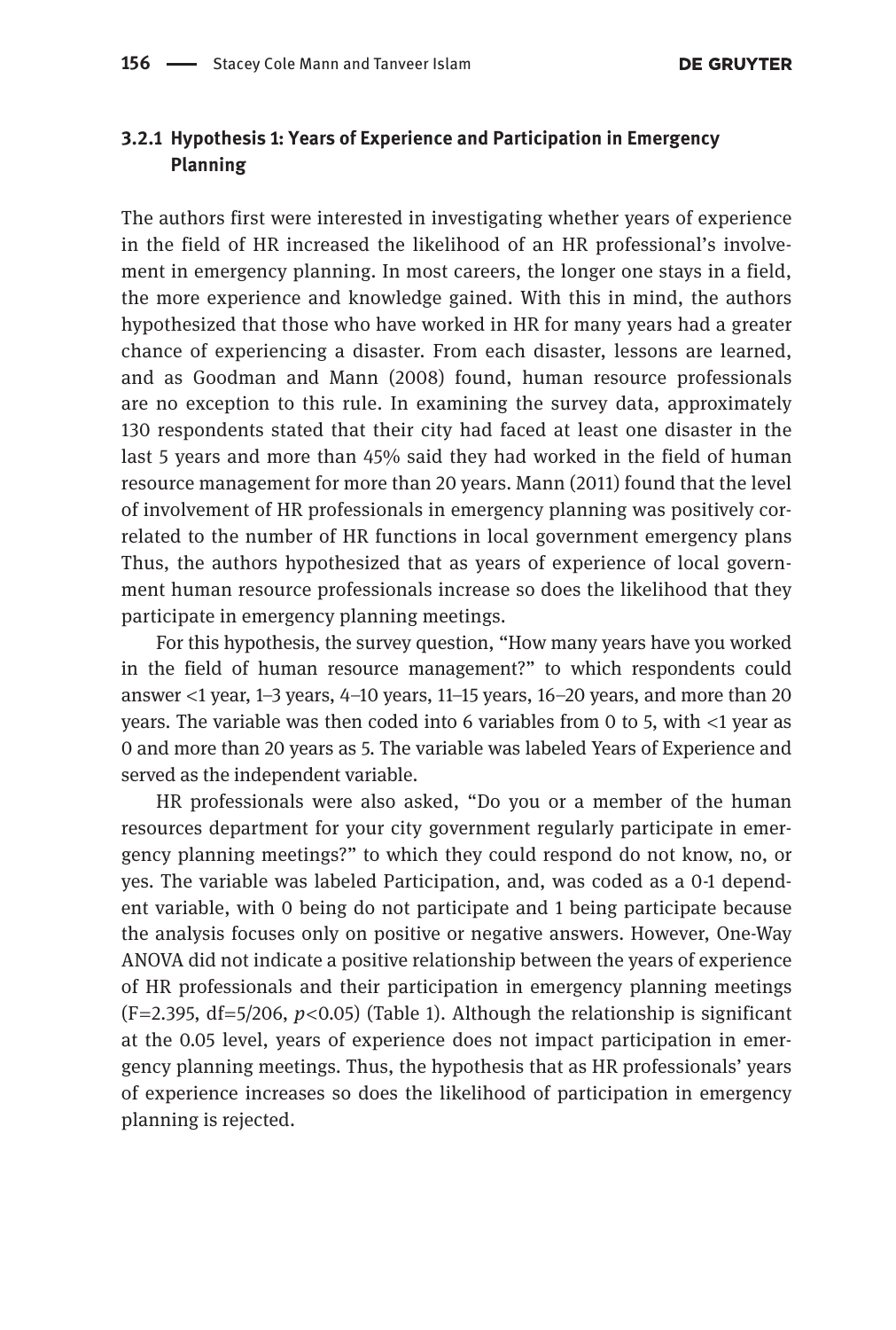| <b>Years of Experience</b> | n   | Mean |              |
|----------------------------|-----|------|--------------|
| $<$ 1 year                 | 4   | 1.50 | 2.395; 0.039 |
| $1 - 3$ years              | 6   | 1.00 |              |
| $4-10$ years               | 25  | 1.68 |              |
| $11-15$ years              | 42  | 1.71 |              |
| $16 - 20$ years            | 33  | 1.64 |              |
| More than 20 years         | 97  | 1.67 |              |
| Total                      | 207 | 1.65 |              |

**Table 1** Analysis of Variance (ANOVA) Years of Experience and Participation.

#### **3.2.2 Hypothesis 2: City Location and Participation of HR professionals in Emergency Planning Meetings**

Because coastal cities are subject to many similar vulnerabilities, the authors hypothesized that local government HR professionals in coastal cities are more likely to participate in emergency planning meetings than local government HR professionals not in coastal cities. Again, the dependent variable, Participation, described above, was coded as a 0-1 variable. Of the 62 HR professionals in coastal cities who answered yes or no, 48, or 77.4%, reported that they regularly participate in local government emergency planning meetings. Of the 145 HR professionals in non-coastal cities who answered yes or no, 90, or 62.1%, said they regularly participate in emergency planning meetings. The independent variable, City Location, also was coded as a 0-1 variable with 0 being a non-coastal city and 1 being a coastal city, based on the definition described above.

Cross-tabulations revealed the  $\chi^2$  statistic, 0.032, which is significant at the 0.05 level, indicating that the relationship between participation of HR professionals in emergency planning and the location of the city in which they work is generalizable to the entire population (see Table 2). Based on

| Participation      | <b>Non-Coastal</b> | Coastal |  |
|--------------------|--------------------|---------|--|
| Do not participate | 37.9%              | 22.6%   |  |
| Participate        | 62.1%              | 77.4%   |  |
| N size             | 145                | 62      |  |

**Table 2** City Location and Participation in Emergency Planning Meetings.

Chi-square  $<$  0.05.

Note: Percentages total 100% down each column.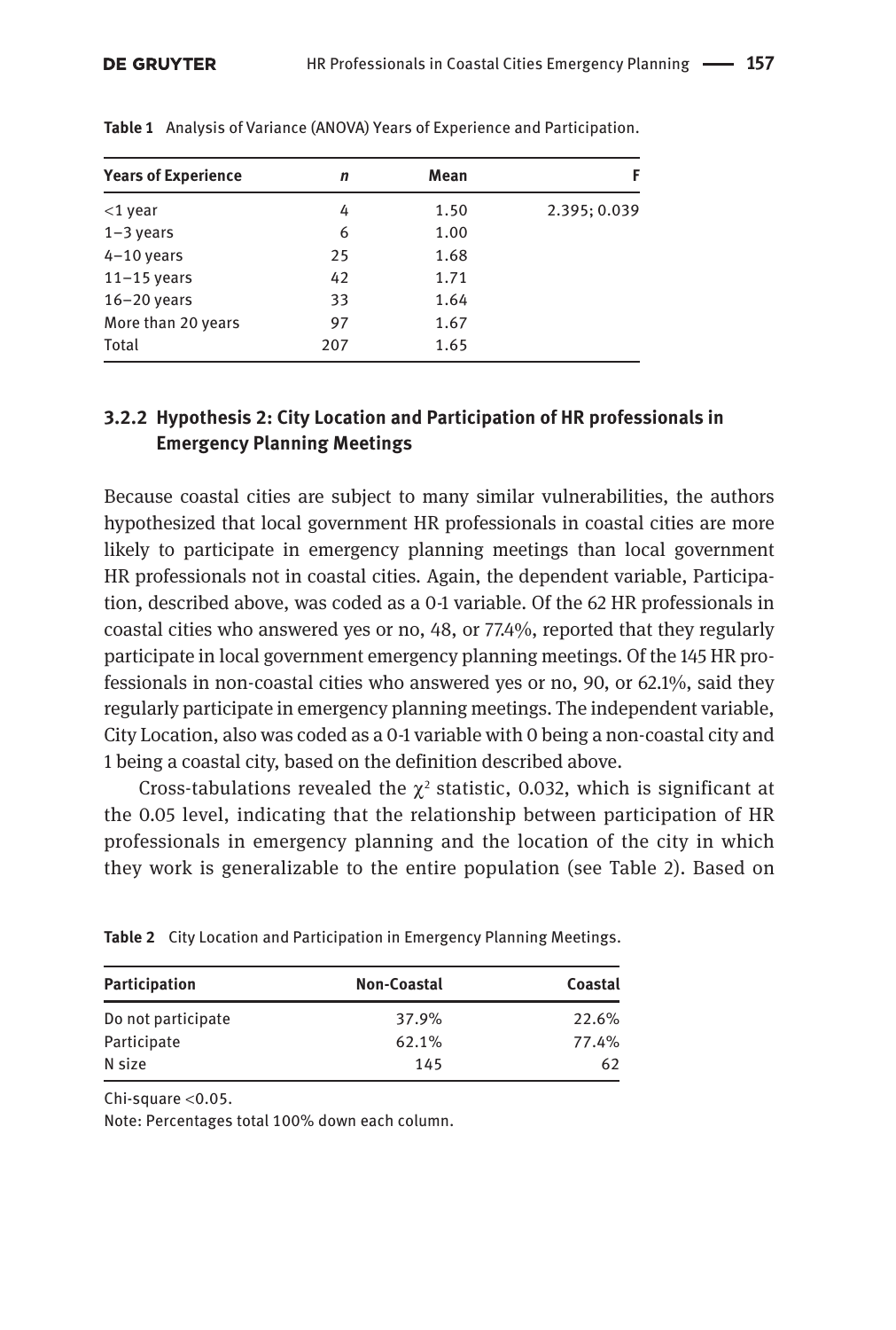these results, the null hypothesis, The null hypothesis that HR professionals in coastal cities are no more likely to participate in emergency planning meetings than those in non-coastal cities can be rejected and the hypothesis that local government HR professionals in coastal cities are more likely to participate in local government emergency planning meetings than local government HR professionals in non-coastal cities indicates that the relationship is accepted.

#### **3.2.3 Hypothesis 3: Perception of Preparedness**

Because coastal cities face hazards that have increased awareness during certain times of the year, such as media coverage on preparedness for hurricanes, the authors hypothesized that HR professionals in coastal cities are more likely to rank their cities as more prepared than HR professionals in non-coastal cities. In the survey, HR professionals were asked about their perception of the preparedness of the city. Specifically, the question asked, "On a scale of 1–10 with 1 being not at all prepared and 10 being very prepared, how prepared do you believe your city is if a disaster hit your area right now?" This variable was labeled Preparedness Ranking, and was coded 0 to 10, with 0 being not at all prepared and 10 being very prepared. The independent variable, City Location, described above, served as the independent variable, and was coded 0-1.

The mean for the variable Preparedness Ranking was 7.31, with a mean of 7.13 for non-coastal cities and 7.77 for coastal cities. Thus, those cities labeled as coastal cities have higher scores than their counterparts, indicating a positive relationship between Preparedness Ranking and City Location. In addition, One-Way ANOVA indicated a significant relationship at the 0.01 level between HR professionals in coastal cities and the likelihood that they rank their cities as more prepared  $(F=6.84, df+1/207, p<0.010)$  (see Table 3). Thus, this result confirms the hypothesis that HR professionals in coastal cities are more likely to rank their cities as more prepared than HR professionals in noncoastal cities.

| <b>City Location</b> | n   | Mean |                 |
|----------------------|-----|------|-----------------|
| Non-coastal          | 146 | 7.11 | $6.84; p=0.010$ |
| Coastal              | 62  | 7.77 |                 |
| Total                | 208 | 7.31 |                 |
|                      |     |      |                 |

**Table 3** Analysis of Variance (ANOVA) City Location and Preparedness Ranking.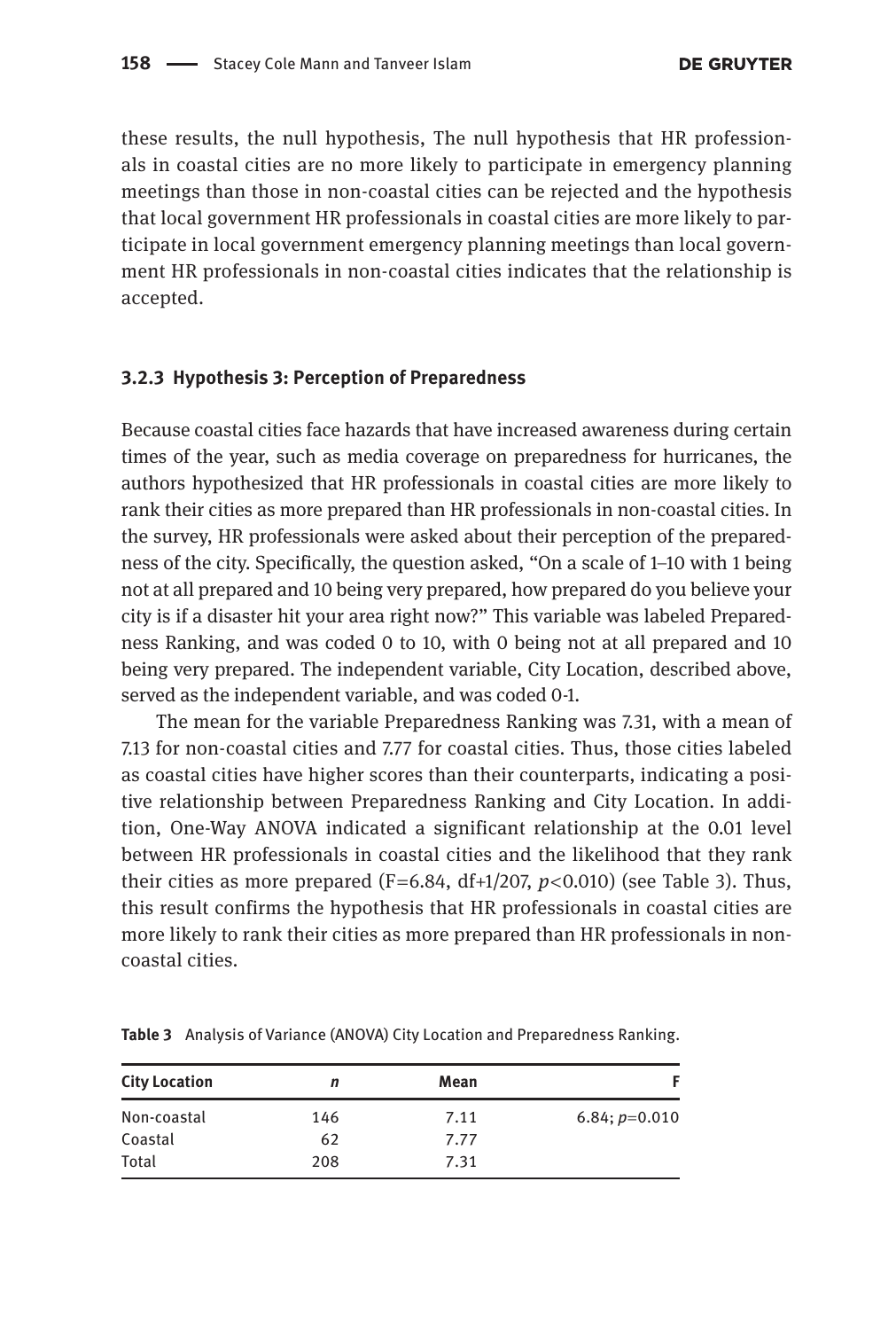#### **3.2.4 Hypothesis 4: City Location and HR Activities in Emergency Plans**

Because Goodman and Mann (2008) found that many important human resource management activities were not included in local government emergency plans on the Mississippi Gulf Coast, the authors were interested in further investigating the issue nationwide. Based on the literature review and previous findings, the authors hypothesized that local governments in coastal cities are more likely to implement HR policies for times of disaster than local governments in noncoastal cities.

Respondents were asked to rank their level of agreement to a list of 28 common HR activities in areas such as workforce management, compensation, and communication that are important tasks in HR departments of local government (see Table 4). Respondents were asked to choose from highly disagree, disagree, neither agree nor disagree, agree, or highly agree, which were then coded 0-4, respectively. For each city, the sum of the 28 answers was calculated and transformed into the variable HR Activities that ranged from 0 to 112.

Of the 28 activities included in the list, the activity that was most common among all local governments, or had the highest mean, was "procedures to report facility problems such as physical damage that could increase risk and harm during a disaster" (see Table 4). This particular activity was also the most common when examining only non-coastal cities. Among coastal cities only, the activity that ranked as the most common, or having the highest mean among only these cities, was procedures to report facility problems such as physical damage that could increase risk and harm during a disaster.

The hypothesis was tested using one-way ANOVA, which indicated a significant difference in the number of pre- and post-disaster HR activities included in the emergency plans of coastal cities compared to that of non-coastal cities  $(F=5.34, df=1/208, p=0.022)$ . The overall mean for the variable HR activities was 64.88, while the mean for HR activities in coastal cities was 70.08 and the mean for HR activities in non-coastal cities was 62.64 (see Table 5). Thus, in the case, higher scores found on the variable for coastal cities indicate that these cities are more likely to include more pre- and post-disaster HR activities in their emergency plans compared to that of non-coastal cities. Thus, because the relationship is also significant at the 0.05 level, the hypothesis is upheld.

#### **3.2.5 Hypothesis 5: Implementation of HR Disaster Policies**

In the aftermath of Hurricane Katrina, many Mississippi local governments faced issues with hiring, discipline, termination, payroll, among others. Goodman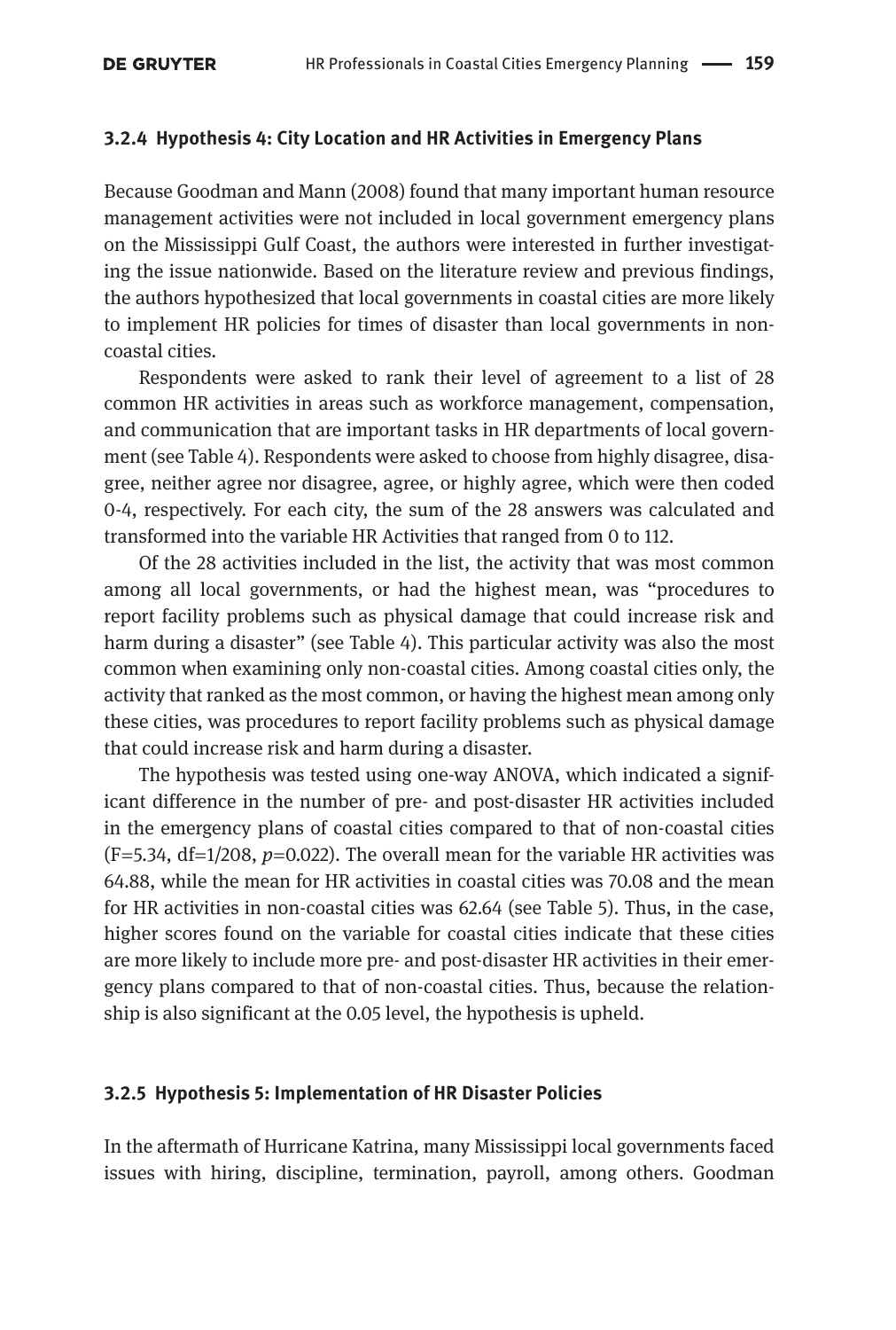#### **Table 4** Descriptives of HR Activities.

| <b>HR Activities</b><br>$n = 209$ | The following list contains specific pre-disaster and post-disaster activities<br>that some cities have incorporated as part of their emergency preparedness<br>plans. Please indicate your level of agreement with the following statements<br>regarding human resource management and emergency planning. Please<br>choose: 1=strongly agree, 2=agree, 3=neither agree nor disagree,<br>4=disagree, and 5=strongly disagree. (Combined following 28 variables.) |                                                                                                                                                                                   |  |
|-----------------------------------|-------------------------------------------------------------------------------------------------------------------------------------------------------------------------------------------------------------------------------------------------------------------------------------------------------------------------------------------------------------------------------------------------------------------------------------------------------------------|-----------------------------------------------------------------------------------------------------------------------------------------------------------------------------------|--|
| <b>Activity</b>                   | <b>Means</b>                                                                                                                                                                                                                                                                                                                                                                                                                                                      | <b>Activity Description/Survey Question</b>                                                                                                                                       |  |
| Availability                      | Overall: 2.60<br>Non-coastal: 2.53<br>Coastal: 2.76                                                                                                                                                                                                                                                                                                                                                                                                               | My human resources office continually assesses internal<br>workforce availability.                                                                                                |  |
| Secure<br>Equipment               | Overall: 2.05<br>Non-coastal: 1.92<br>Coastal: 2.37                                                                                                                                                                                                                                                                                                                                                                                                               | My human resources office has procedures regarding the<br>securing of office equipment to lessen risk of physical<br>harm in the event of a disaster.                             |  |
| Protect Info                      | Overall: 2.34<br>Non-coastal: 2.29<br>Coastal: 2.44                                                                                                                                                                                                                                                                                                                                                                                                               | My human resources office has procedures regarding<br>securing office equipment such as electronic equipment and<br>furniture to protect organizational information and property. |  |
| Facility<br>Problems              | Overall: 2.72<br>Non-coastal: 2.74<br>Coastal: 2.68                                                                                                                                                                                                                                                                                                                                                                                                               | My human resources office has procedures to report<br>facility problems such as physical damage that could<br>increase risk and harm during a disaster.                           |  |
| Org Structure                     | Overall: 2.56<br>Non-coastal: 2.50<br>Coastal: 2.70                                                                                                                                                                                                                                                                                                                                                                                                               | My human resources office helps develop the<br>organizational structure in times of disaster.                                                                                     |  |
| <b>Building Maps</b>              | Overall: 1.75<br>Non-coastal: 1.71<br>Coastal: 1.83                                                                                                                                                                                                                                                                                                                                                                                                               | My human resources office distributes building maps<br>upon hiring that identify evacuation routes.                                                                               |  |
| Response<br>Resources             | Overall: 2.35<br>Non-coastal: 2.28<br>Coastal: 2.52                                                                                                                                                                                                                                                                                                                                                                                                               | My human resources office has identified essential<br>resources needed for disaster response and where they<br>can be acquired.                                                   |  |
| Recovery<br>Resources             | Overall: 2.32<br>Non-coastal: 2.23<br>Coastal: 2.51                                                                                                                                                                                                                                                                                                                                                                                                               | My human resources office has identified essential<br>resources needed for disaster recovery and where they<br>can be acquired.                                                   |  |
| Worker<br>Resources               | Overall: 2.36<br>Non-coastal: 2.25<br>Coastal: 2.62                                                                                                                                                                                                                                                                                                                                                                                                               | My human resources office has identified essential<br>resources for response workers.                                                                                             |  |
| Transport<br>Needs                | Overall: 2.01<br>Non-coastal: 1.90<br>Coastal: 2.27                                                                                                                                                                                                                                                                                                                                                                                                               | My human resources office has identified transportation<br>needs and resources.                                                                                                   |  |
| Essential Roles                   | Overall: 2.57<br>Non-coastal: 2.47<br>Coastal: 2.83                                                                                                                                                                                                                                                                                                                                                                                                               | My human resources office assists in identifying pre- and<br>post-disaster roles of essential personnel (beyond regular<br>duties).                                               |  |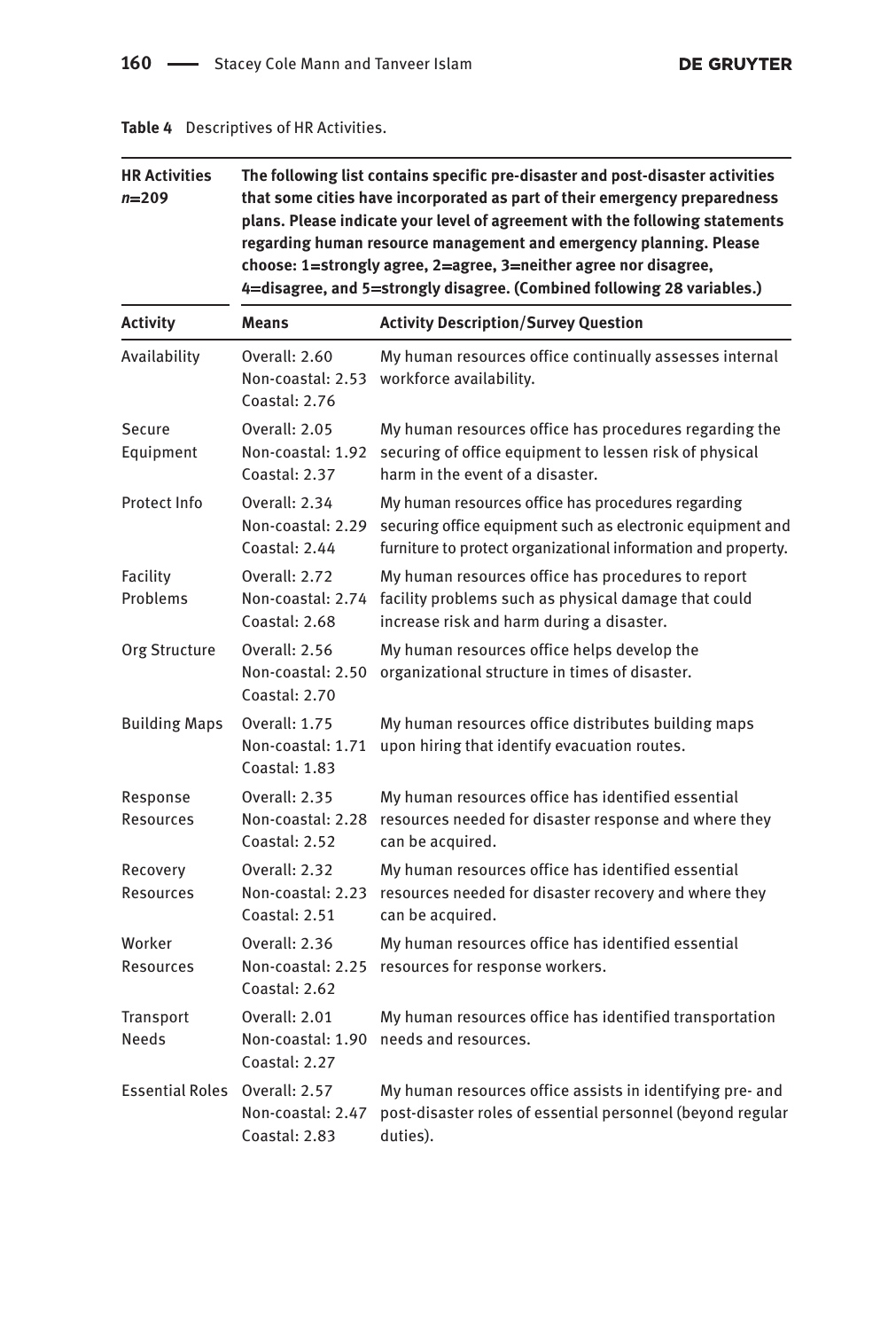(**Table 4** Continued)

| <b>HR Activities</b><br>$n = 209$ | The following list contains specific pre-disaster and post-disaster activities<br>that some cities have incorporated as part of their emergency preparedness<br>plans. Please indicate your level of agreement with the following statements<br>regarding human resource management and emergency planning. Please<br>choose: 1=strongly agree, 2=agree, 3=neither agree nor disagree,<br>4=disagree, and 5=strongly disagree. (Combined following 28 variables.) |                                                                                                                                                                  |  |
|-----------------------------------|-------------------------------------------------------------------------------------------------------------------------------------------------------------------------------------------------------------------------------------------------------------------------------------------------------------------------------------------------------------------------------------------------------------------------------------------------------------------|------------------------------------------------------------------------------------------------------------------------------------------------------------------|--|
| Activity                          | <b>Means</b>                                                                                                                                                                                                                                                                                                                                                                                                                                                      | <b>Activity Description/Survey Question</b>                                                                                                                      |  |
| Nonessential<br>Roles             | Overall: 2.40<br>Non-coastal: 2.31<br>Coastal: 2.60                                                                                                                                                                                                                                                                                                                                                                                                               | My human resources office assists in identifying pre- and<br>post-disaster roles of non-essential personnel (beyond<br>regular duties).                          |  |
| Support                           | Overall: 2.29<br>Non-coastal: 2.15<br>Coastal: 2.62                                                                                                                                                                                                                                                                                                                                                                                                               | My human resources office has identified outside<br>organizations/support services that could assist with<br>mandatory important functions in times of disaster. |  |
| Planning Times Overall: 1.96      | Non-coastal: 1.90<br>Coastal: 2.10                                                                                                                                                                                                                                                                                                                                                                                                                                | My human resources office established timeframes for<br>disaster planning activities.                                                                            |  |
| Email                             | Overall: 1.90<br>Non-coastal: 1.77<br>Coastal: 2.21                                                                                                                                                                                                                                                                                                                                                                                                               | My human resources office regularly communicates with<br>employees by email regarding emergency preparedness.                                                    |  |
| Software                          | Overall: 2.64<br>Non-coastal: 2.64<br>Coastal: 2.63                                                                                                                                                                                                                                                                                                                                                                                                               | My human resources office has critical software and<br>hardware necessary for continuity of operations such as<br>payroll software.                              |  |
| <b>KSAs</b>                       | Overall: 1.93<br>Non-coastal: 1.87<br>Coastal: 2.06                                                                                                                                                                                                                                                                                                                                                                                                               | My human resources office conducts regular assessments<br>of employee knowledge, skills, and abilities (KSAs) useful<br>for disaster response and recovery.      |  |
| CIS Counselors                    | Overall: 2.68<br>Non-coastal: 2.67<br>Coastal: 2.70                                                                                                                                                                                                                                                                                                                                                                                                               | My human resources office has procedures that include<br>critical incident stress briefing counselors.                                                           |  |
| <b>HRMIT</b>                      | Overall: 2.01<br>Non-coastal: 1.97<br>Coastal: 2.13                                                                                                                                                                                                                                                                                                                                                                                                               | My human resources office has a partner outside of the<br>region that can help with HRM/IT needs during a disaster.                                              |  |
| Disaster Pay                      | Overall: 2.56<br>Non-coastal: 2.49<br>Coastal: 2.75                                                                                                                                                                                                                                                                                                                                                                                                               | My human resources office analyzes potential<br>compensation issues that may arise post-disaster such as<br>overtime and disaster pay.                           |  |
| <b>Worker Supply</b>              | Overall: 2.16<br>Non-coastal: 2.14<br>Coastal: 2.21                                                                                                                                                                                                                                                                                                                                                                                                               | My human resources office regularly forecasts internal<br>and external supply of employees.                                                                      |  |
| <b>Contact Lists</b>              | Overall: 2.65<br>Non-coastal: 2.60<br>Coastal: 2.75                                                                                                                                                                                                                                                                                                                                                                                                               | My human resources office regularly updates and<br>distributes employee contact lists to key personnel.                                                          |  |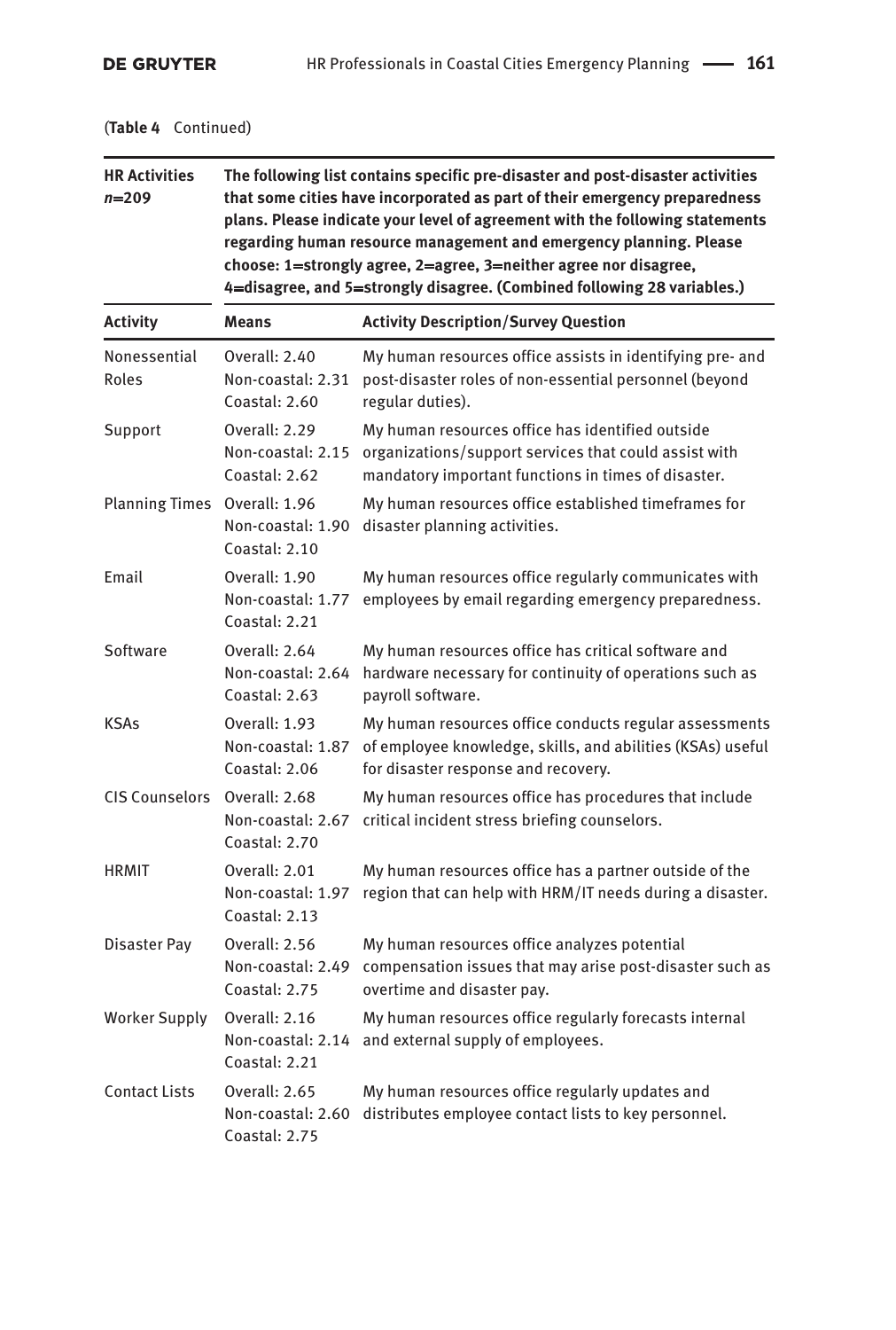#### (**Table 4** Continued)

| <b>HR Activities</b><br>$n = 209$ | The following list contains specific pre-disaster and post-disaster activities<br>that some cities have incorporated as part of their emergency preparedness<br>plans. Please indicate your level of agreement with the following statements<br>regarding human resource management and emergency planning. Please<br>choose: 1=strongly agree, 2=agree, 3=neither agree nor disagree,<br>4=disagree, and 5=strongly disagree. (Combined following 28 variables.) |                                                                                                                                                          |  |
|-----------------------------------|-------------------------------------------------------------------------------------------------------------------------------------------------------------------------------------------------------------------------------------------------------------------------------------------------------------------------------------------------------------------------------------------------------------------------------------------------------------------|----------------------------------------------------------------------------------------------------------------------------------------------------------|--|
| <b>Activity</b>                   | <b>Means</b>                                                                                                                                                                                                                                                                                                                                                                                                                                                      | <b>Activity Description/Survey Question</b>                                                                                                              |  |
| <b>Bargaining</b>                 | Overall: 2.05<br>Non-coastal: 1.89<br>Coastal: 2.41                                                                                                                                                                                                                                                                                                                                                                                                               | My human resources office has collective bargaining<br>agreement that address employment issues during<br>emergencies or disasters.                      |  |
| Season Email                      | Overall: 2.64<br>Non-coastal: 2.57<br>Coastal: 2.81                                                                                                                                                                                                                                                                                                                                                                                                               | My human resources office regularly communicates with<br>employees by email during regionally high-risk times such<br>as flu season or hurricane season. |  |
| Locations                         | Overall: 2.41<br>Non-coastal: 2.28<br>Coastal: 2.71                                                                                                                                                                                                                                                                                                                                                                                                               | My human resources office has identified primary or<br>secondary meeting locations for employees in the<br>aftermath of a disaster.                      |  |
| Nonessential<br>Schedule          | Overall: 2.12<br>Non-coastal: 1.96<br>Coastal: 2.51                                                                                                                                                                                                                                                                                                                                                                                                               | My human resources office has a timeline for nonessential<br>personnel to report to work post-disaster.                                                  |  |
| Dissemination                     | Overall: 2.48<br>Non-coastal: 2.35<br>Coastal: 2.78                                                                                                                                                                                                                                                                                                                                                                                                               | My human resources office has identified methods of<br>information dissemination before, during, and after a<br>disaster.                                |  |
| Info Equipment Overall: 2.36      | Non-coastal: 2.27<br>Coastal: 2.59                                                                                                                                                                                                                                                                                                                                                                                                                                | My human resources office has the equipment needed for<br>post-disaster information dissemination.                                                       |  |

**Table 5** Analysis of Variance (ANOVA) City Location and HR Activities.

| <b>City Location</b> | n   | Mean  | F.             |
|----------------------|-----|-------|----------------|
| Coastal              | 63  | 70.08 | 5.34; $p<0.05$ |
| Non-coastal          | 146 | 62.64 |                |
| Total                | 209 | 64.88 |                |

and Mann (2008) reported that many of the respondents said that these typical tasks became incredibly difficult after the Hurricane Katrina. However, several respondents indicated that many of these policies would be included in the revisions of emergency plans and were lessons learned. With this in mind, the authors hypothesized that coastal cities are more likely to include more HR policies in their emergency plans compared to that of non-coastal cities.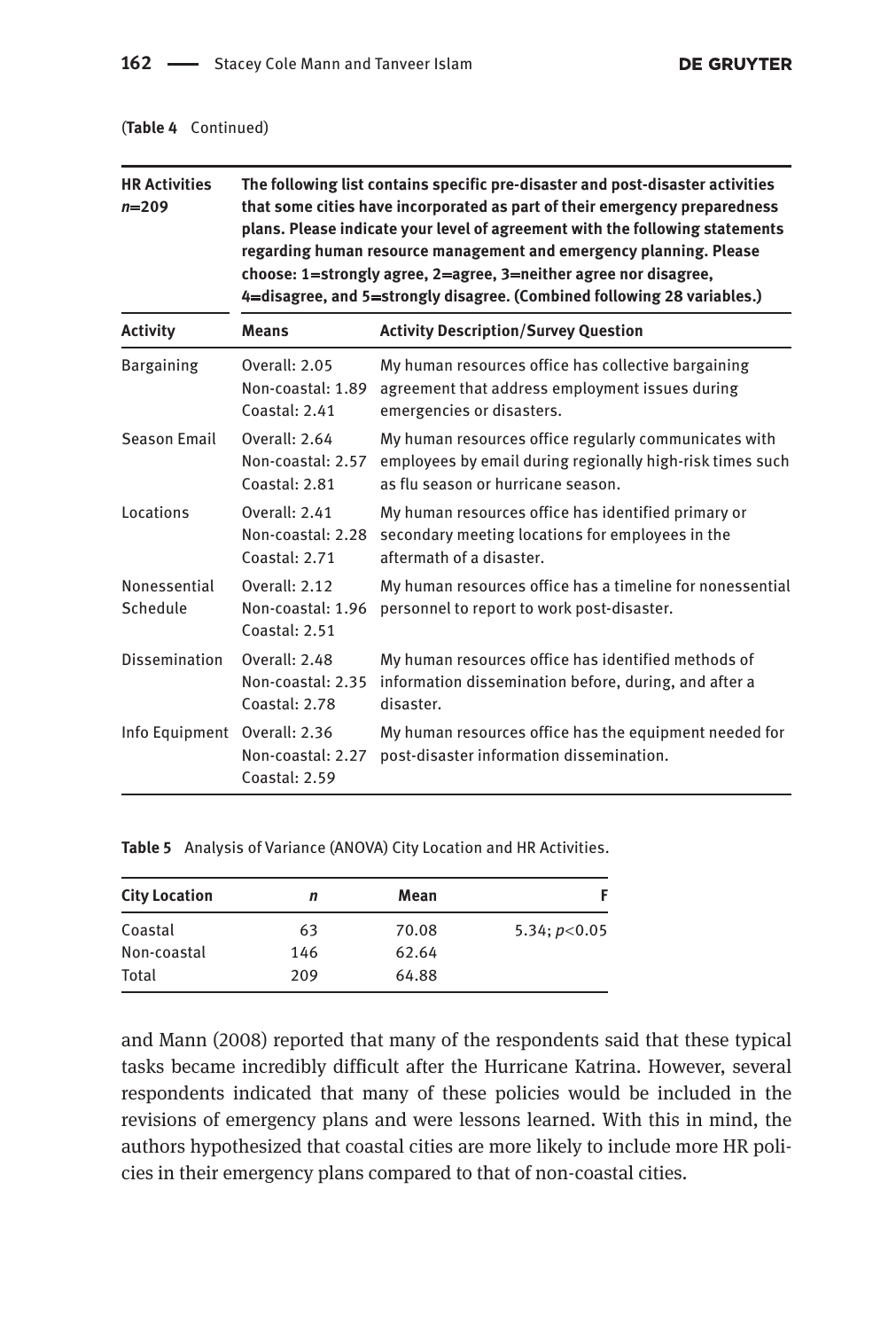In the 2011 survey, HR professionals were asked whether their local government has established HR policies for times of disaster, which included practices pertaining to hiring, discipline, and cross-training (see Table 6). The policy that was most common, or had the highest overall mean among coastal and noncoastal cities, as well as among coastal cities only and non-coastal cities only was the existence of mutual aid agreements with other cities, counties, or states.

Respondents were asked to choose from highly disagree, disagree, neither agree nor disagree, agree, or highly agree, which were then coded 0-4 respectively. For each city, the sum of the 12 answers was calculated and transformed into the variable HR Disaster Policies that ranged from 0 to 48.

The hypothesis was tested using One-Way ANOVA, which indicated a significant difference in the number of HR policies included in the emergency plans of coastal cities compared to that of non-coastal cities (F=10.28, df=1/208, *p*=0.002). The overall mean for the variable HR Disaster Policies was 24.86, while the mean for HR Disaster Policies in coastal cities was 27.39 and the mean for HR activities in non-coastal cities was 23.78 (see Table 7). The higher scores found on the variable for coastal cities indicate that these cities are more likely to include more HR policies in their emergency plans compared to that of non-coastal cities. Thus, because the relationship is also significant at the 0.01 level, the hypothesis is upheld.

# **4 Conclusions**

As the populations of coastal cities continue to grow and coastal environments change, vulnerabilities are also increasing in these coastal cities. From social and cultural vulnerabilities to technological and physical vulnerabilities, ensuring that all resources to overcome these obstacles are identified and available is important to emergency planning. As evidenced from the analysis, coastal cities are making great strides in ensuring they are prepared for the hazards they face by addressing some of the human resource issues that become increasingly relevant during times of crisis. While non-coastal cities obviously understand the importance of these issues, coastal cities seem to understand that employees also become victims and should be protected when disaster occurs.

Yet, the results indicate that work is still needed in this area. For instance, one of the problems Goodman and Mann (2008) identified was that many computers in Mississippi local governments were destroyed during Katrina because they were left on the floor or were not removed. Many underestimated how far inland the storm surge would travel, thus, important payroll files were destroyed. Only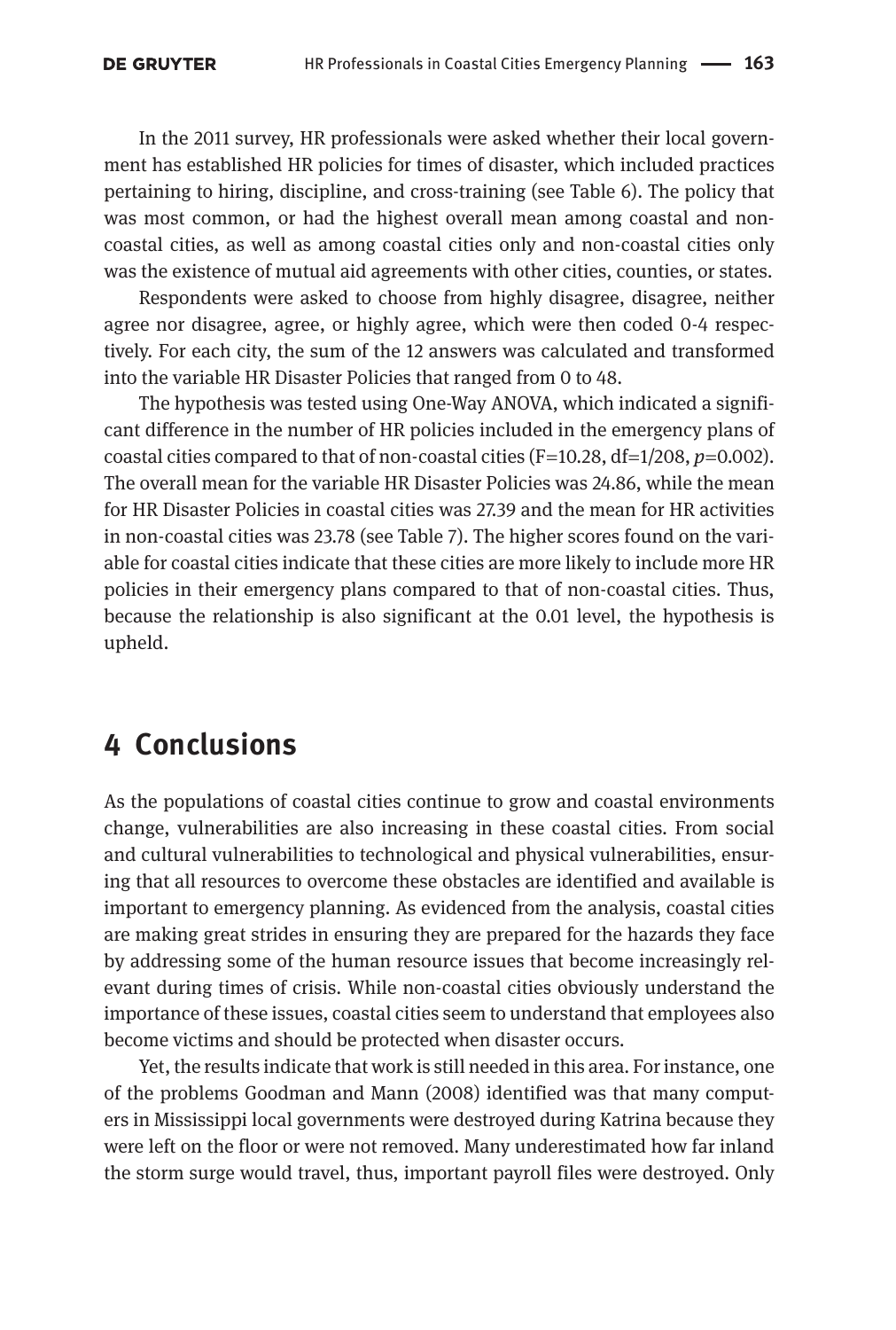#### **Table 6** Descriptives of HR Disaster Policies.

| <b>HR Disaster</b> | The following list contains specific pre-disaster and post-disaster      |
|--------------------|--------------------------------------------------------------------------|
| <b>Policies</b>    | activities that some cities have incorporated as part of their emergency |
| n=209              | preparedness plans. Please indicate your level of agreement with         |
|                    | the following statements regarding human resource management             |
|                    | and emergency planning. Please choose: 1=strongly agree, 2=agree,        |
|                    | 3=neither agree nor disagree, 4=disagree, and 5=strongly disagree.       |
|                    | (Combined following 28 variables.)                                       |
|                    |                                                                          |

| <b>Policy</b>           | Means                                               | <b>Policy Description/Survey Question</b>                                                                                                             |  |
|-------------------------|-----------------------------------------------------|-------------------------------------------------------------------------------------------------------------------------------------------------------|--|
| <b>Hiring Practices</b> | Overall: 2.02<br>Non-coastal: 1.89<br>Coastal: 2.33 | My local government has policies that address<br>hiring practices during states of emergency. For<br>this particular variable, one value was missing. |  |
| <b>Temp Workers</b>     | Overall: 2.87<br>Non-coastal: 2.82<br>Coastal: 2.98 | My local government allows for the immediate<br>hiring of temporary workers.                                                                          |  |
| <b>Shortage Pay</b>     | Overall: 1.70<br>Non-coastal: 1.62<br>Coastal: 1.87 | My local government adjusts pay to account for<br>labor shortages during times of disaster.                                                           |  |
| Pay Differential        | Overall: 1.73<br>Non-coastal: 1.55<br>Coastal: 2.14 | My local government has a pay differential for<br>employees who work during times of declared<br>disasters.                                           |  |
| Furloughs               | Overall: 1.71<br>Non-coastal: 1.64<br>Coastal: 1.87 | My local government has policies that<br>address employee furloughs during states of<br>emergency.                                                    |  |
| Comp Pay                | Overall: 2.15<br>Non-coastal: 1.99<br>Coastal: 2.54 | My local government has separate policies that<br>address overtime/comp pay during states of<br>emergency.                                            |  |
| Retention               | Overall: 1.64<br>Non-coastal: 1.53<br>Coastal: 1.89 | My local government has policies that<br>address employee retention during states of<br>emergency.                                                    |  |
| Discipline              | Overall: 1.44<br>Non-coastal: 1.36<br>Coastal: 1.63 | My local government has streamlined policies<br>for disciplining and terminating employees<br>during states of emergency.                             |  |
| Counseling              | Overall: 1.49<br>Non-coastal: 1.45<br>Coastal: 1.59 | My local government mandates counseling for<br>employees during states of emergency.                                                                  |  |
| Cross Train             | Overall: 2.49<br>Non-coastal: 2.49<br>Coastal: 2.51 | My local government cross-trains employees in<br>preparation for emergencies.                                                                         |  |
| Aid                     | Overall: 3.18<br>Non-coastal: 3.10<br>Coastal: 3.37 | My local government has mutual aid<br>agreements with other cities, counties, states.                                                                 |  |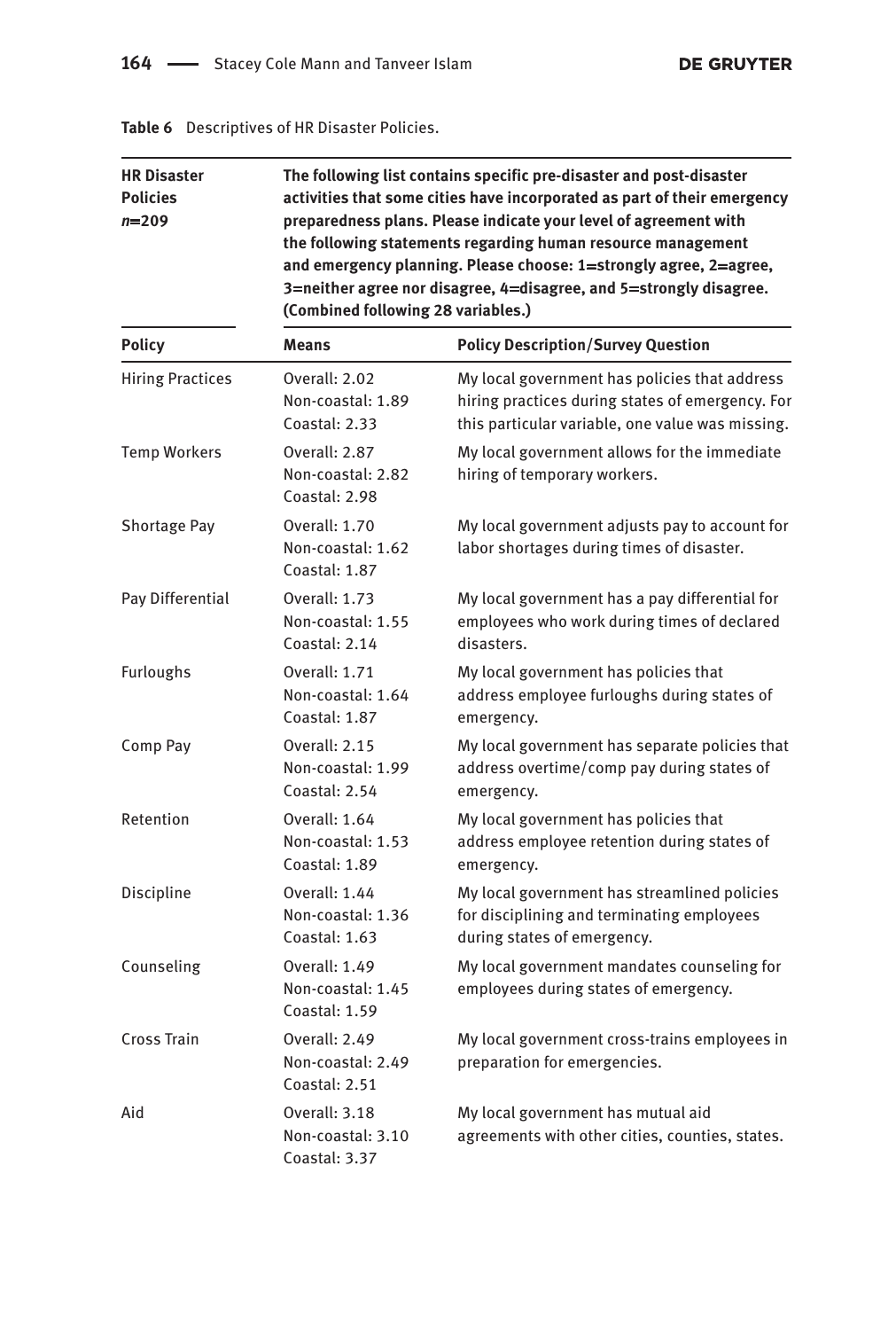| <b>HR Disaster</b><br><b>Policies</b><br>$n = 209$ | The following list contains specific pre-disaster and post-disaster<br>activities that some cities have incorporated as part of their emergency<br>preparedness plans. Please indicate your level of agreement with<br>the following statements regarding human resource management<br>and emergency planning. Please choose: 1=strongly agree, 2=agree,<br>3=neither agree nor disagree, 4=disagree, and 5=strongly disagree.<br>(Combined following 28 variables.) |                                                                           |
|----------------------------------------------------|----------------------------------------------------------------------------------------------------------------------------------------------------------------------------------------------------------------------------------------------------------------------------------------------------------------------------------------------------------------------------------------------------------------------------------------------------------------------|---------------------------------------------------------------------------|
| <b>Policy</b>                                      | <b>Means</b>                                                                                                                                                                                                                                                                                                                                                                                                                                                         | <b>Policy Description/Survey Question</b>                                 |
| Transportation                                     | Overall: 2.61<br>Non-coastal: 2.55<br>Coastal: 2.76                                                                                                                                                                                                                                                                                                                                                                                                                  | My local government has identified<br>transportation needs and resources. |

(**Table 6** Continued)

**Table 7** Analysis of Variance (ANOVA) City Location and HR Disaster Policies.

| <b>City Location</b> | n   | Mean  |                    |
|----------------------|-----|-------|--------------------|
| Coastal              | 61  | 27.39 | 10.28; $p < 0.001$ |
| Non-coastal          | 142 | 23.78 |                    |
| Total                | 203 | 24.86 |                    |

30% of respondents stated that their local government has identified a partner outside of the region that can help with technology needs in the aftermath of disaster. In addition, over 60% of respondents reported that their local government does not have policies in place that address discipline and termination during states of emergency.

In the area of training and exercises, only approximately 30% reported that their local government has regular established timeframes for disaster planning activities. Unfortunately, once an emergency plan has been created, the work is not over. Holding regular exercises and including all departments in these exercises are both important because individuals must know how to execute and implement the outlined procedures.

While the study has given some insight into human resource issues that are and are not being addressed in both coastal and non-coastal cities, some limitations should be discussed. For instance, the survey considers the perspective of only one department in emergency planning. A future study should focus on examining the human resource issues that other departments, such as emergency management, believe to be important in emergency response. In addition, this study has presented a new area of research in emergency planning and little research in this area has been conducted. Thus, analyzing cities of other sizes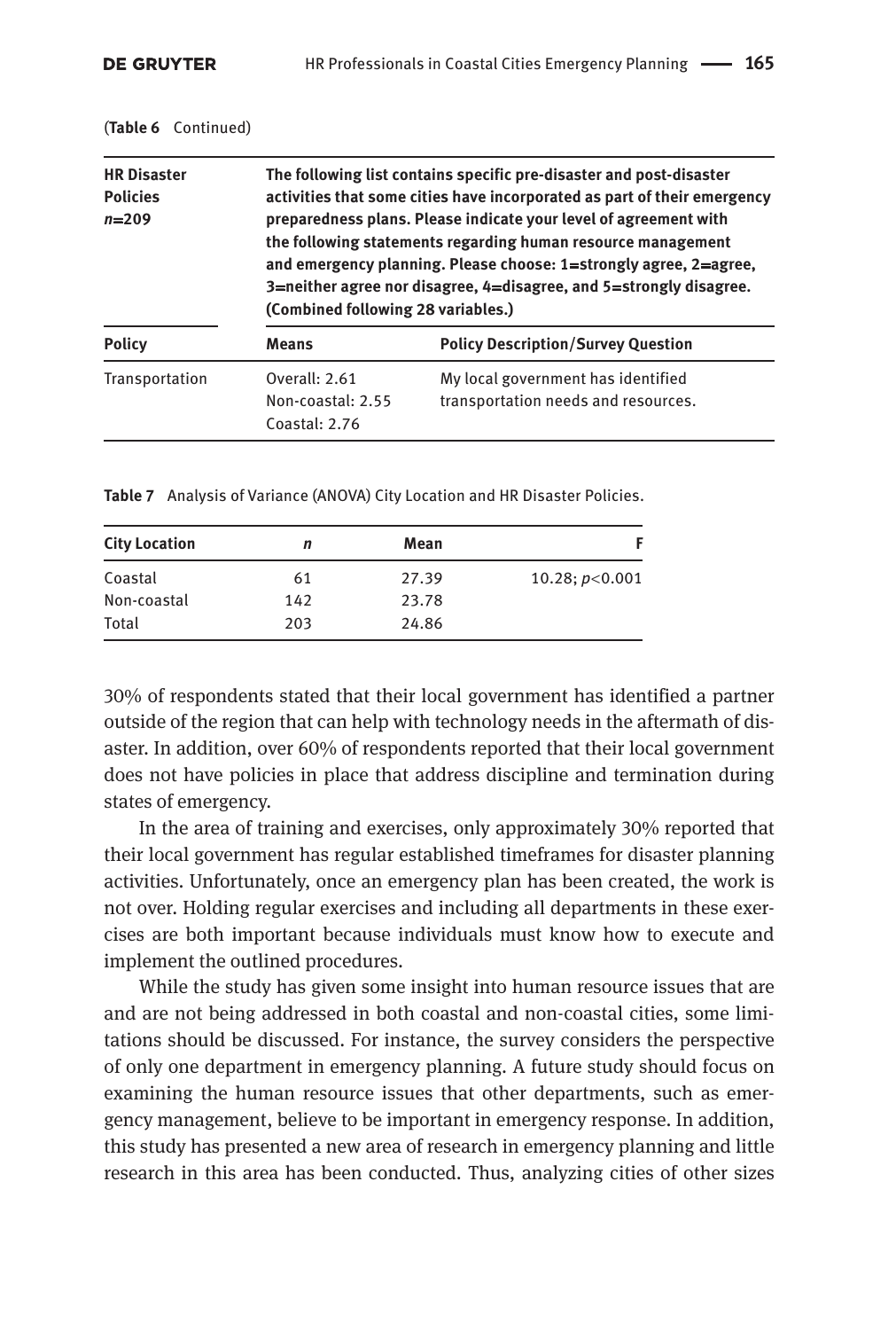located in coastal regions, such as rural local governments and cities with larger populations, may reveal significant differences. However, these results provide a foundation upon which to begin investigating the impact of human resource planning, or lack thereof, on emergency management.

Unfortunately, disasters are inevitable, and as populations increase and environments change, vulnerabilities become more concerning. Following Hurricane Katrina, singer Harry Connick Jr. said, "I have no doubt that the government of this great nation will work with its people to lead New Orleans and the Gulf Coast back to an enlightened, proud, safe part of the world." And, although the federal government certainly has a role in emergency planning, local governments have the greatest responsibility in ensuring its employees and residents are safe. After all, all disasters are local, and we must plan accordingly.

# **References**

- Burby, Raymond J. (2005) "Have State Comprehensive Planning Mandates Reduced Insured Losses From Natural Disasters?" Natural Hazards Review, 6(2):67–81.
- California Disaster Assistance Act (2006) Governor's Office of Emergency Services. Retrieved October 23, 2012, from http://hazardmitigation.calema.ca.gov/docs/ESA-all8-06-final.pdf.
- California Geological Survey (2012) Alquist-Priolo Earthquake Faulting Zone Act. State of California Department of Conservation. Retrieved October 23, 2012, from http://www. conservation.ca.gov/cgs/rghm/ap/Pages/main.aspx.
- Cantanese Center, Florida Atlantic University (2005) *Economics of Beach Tourism in Florida*. Available at: http://www.dep.state.fl.us/beaches/publications/pdf/phase2.pdf (accessed October 23, 2012).
- Caruson, KiKi and Susan A. MacManus (2011) "Interlocal Emergency Management Collaboration: Vertical and Horizontal Roadblocks," Publius, 42(1):162–187.

Code of Virginia. §44-146.19. Powers and Duties of Political Subdivisions. Code of Virginia.

- Code of Virginia. §44-146.38. Political Subdivisions to Appoint Hazardous Materials Coordinator.
- Clark, George E., Susanne C. Moser, Samuel J. Ratick, Kirstin K. Dow, William B. Meyer, Srinivas S. Emani, Weigen Jin, Jeanne X. Kasperson, Roger E. Kasperson, and Harry E. Schwarz (1998) "Assessing the Vulnerability of Coastal Communities to Extreme Storms: The Case of Revere, MA, USA," Mitigation & Adaptation Strategies For Global Change, 3(1):59–82.
- Cutter, Susan L. and Christopher T. Emrich (2006) "Moral Hazard, Social Catastrophe: The Changing Face of Vulnerability along the Hurricane Coasts," Annals of the American Academy of Political and Social Science, 604(1):102–112.

Dean Runyan Associates (2012) California Travel Impacts by County, 1992–2010: 2011 Preliminary State & Regional Estimates. California Travel & Tourism Commission. Retrieved October 22, 2012, from www.deanrunyan.com/doc\_library/CAImp.pdf.

Dean Runyan Associates (2011) California Toursim Highlights. Retrieved October 22, 2012, from http://industry.visitcalifornia.com/media/uploads/files/editor/California\_Tourism\_ Highlights\_2011.pdf.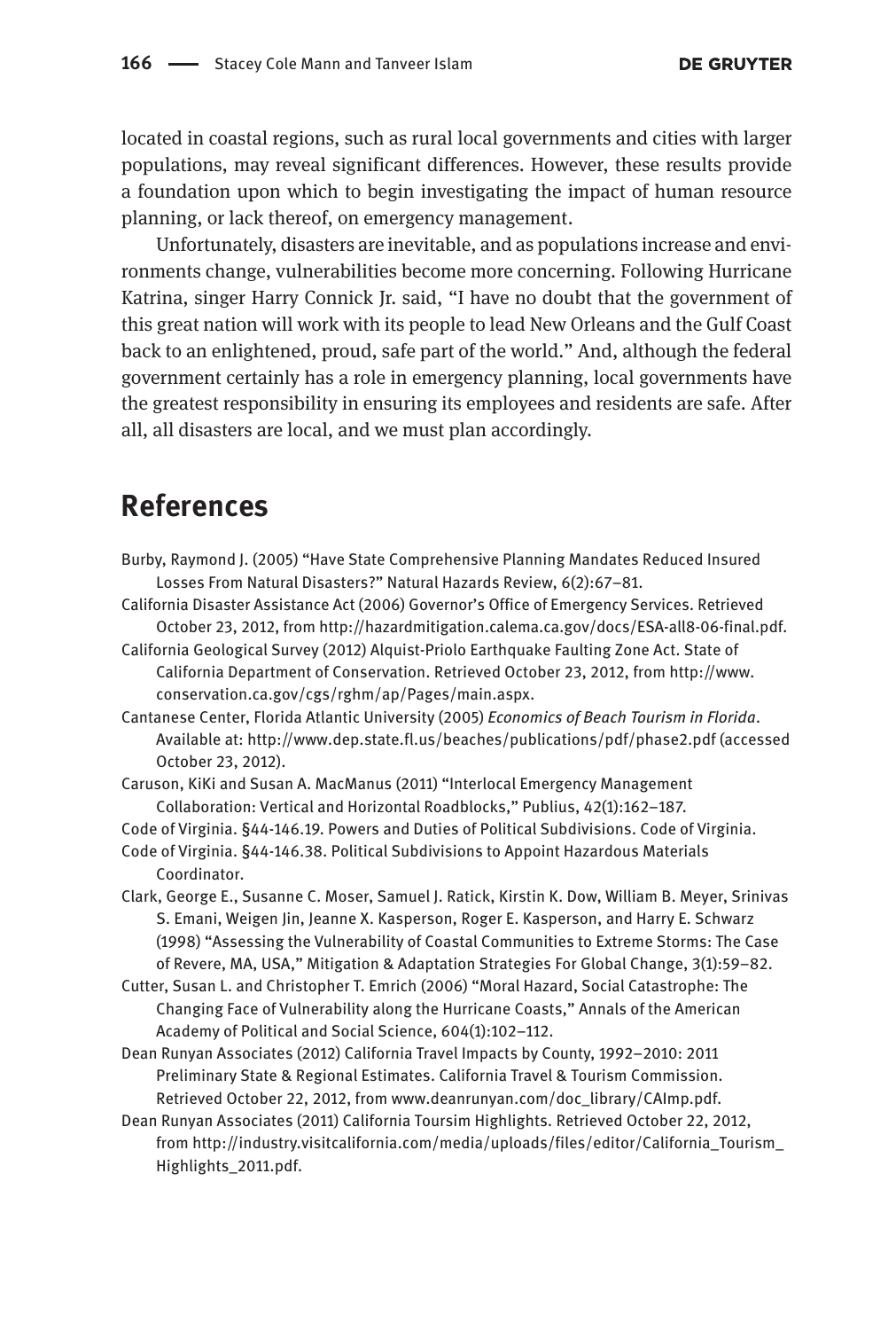- DeKorne, Clayton (2004) Piling It On: On the Coast, The Safest Homes Stand Above the Rest. Coastal Contractor. Hanley Wood. Retrieved October 25, 2012, from http://www.coastalcontractor.net/ cgi-bin/article.pl?id=1.
- Department of Conservation (2012) California Geological Survey Issues 13 New or Revised Earthquake Fault Hazard Zone Maps. 2012, September 25. NR#2012-09. Public Affairs Office. Retrieved October 24, 2012, from http://www.consrv.ca.gov/index/ Documents/2012-09%20new%20Alquist-Priolo%20fault%20hazard%20maps%20 released.pdf.
- Dessauer, James M. and Avery Armstrong (2006) Physical, Economic, and Social Attributes of the New Orleans Ninth Ward. New Orleans Planning Commission, Cornell University. Retrieved March 7, 2012, from aap.cornell.edu/crp/outreach/nopi/.../NOPI\_Briefing\_ Document.pdf.
- Deyle, Robert E. and Richard A. Smith (1998) "Local Government Compliance with State Planning Mandates: Effect of State Implementation in Florida," Journal Of The American Planning Association, 64(4):457–469.
- Douglas County Natural Hazard Mitigation Plan Section 5: Earthquakes (2009) Douglas County Planning Department, Oregon Natural Hazards Workgroup, and Douglas County Emergency Management. Retrieved October 26, 2012, from www.dcso.com/.../ earthquake-tsunami.pdf.
- Fegley, Shawn and Justina Victor (2005) *2005 Disaster Preparedness Survey Report.* Alexandria, VA: Society for Human Resource Management.
- FEMA (2009) Comprehensive Planning Guide: Maintaining State, Territorial, Tribal, and Local Government Emergency Plans. Retrieved September 29, 2012, from http://develop.oes. ca.gov/WebPage/oeswebsite.nsf/Content/809B672DAC1E0465882574100066670A?Ope nDocument.
- FEMA (2013) National Response Framework. Retrieved March 12, 2013, from http://www.fema. gov/national-response-framework.
- Frazier, Tim G., Nathan Wood, Brent Yarnal, and Denise H. Bauer (2010) "Influence of Potential Sea Level Rise on Societal Vulnerability to Hurricane Storm-Surge Hazards, Sarasota County, Florida," Applied Geography, 30(4):490–505.
- Goal 17: Coastal Shorelands (1999) Oregon's Statewide Planning Goals & Guidelines. OAR 660-015-0010(2). August 20, 1999.
- Goodman, Doug and Stacey Mann. 2008. "Managing Public Human Resources Following Catastrophic Events: Mississippi's Local Governments' Experiences Post-Katrina," Review of Public Personnel Administration, 28(3):3–19.
- Hays, Steven W. and Richard C. Kearney (2001) "Anticipated Changes in Human Resources Management: Views from the Field," Public Administration Review, 61(5):585–597.
- Lind, Michael (2003) "The New Continental Divide," Atlantic Monthly (10727825), 291(1): 86–89.
- Mann, Stacey C. (2011) Creating Resilient, Sustainable Local Governments: Merging Human Resource Management and Emergency Management. Ph.D. Dissertation, Mississippi State University, August 2011.
- McEntire, David A. (2001) "Triggering Agents, Vulnerabilities and Disaster Reduction: Towards a Holistic Paradigm," Disaster Prevention and Management 10(3):189–198.
- National Oceanic and Atmospheric Administration (NOAA) (2011) Communities: The U.S. Population Living in Coastal Watershed Counties. NOAA's State of the Coast. Retrieved February 22, 2012, from http://stateofthecoast.noaa.gov/population/welcome.html.